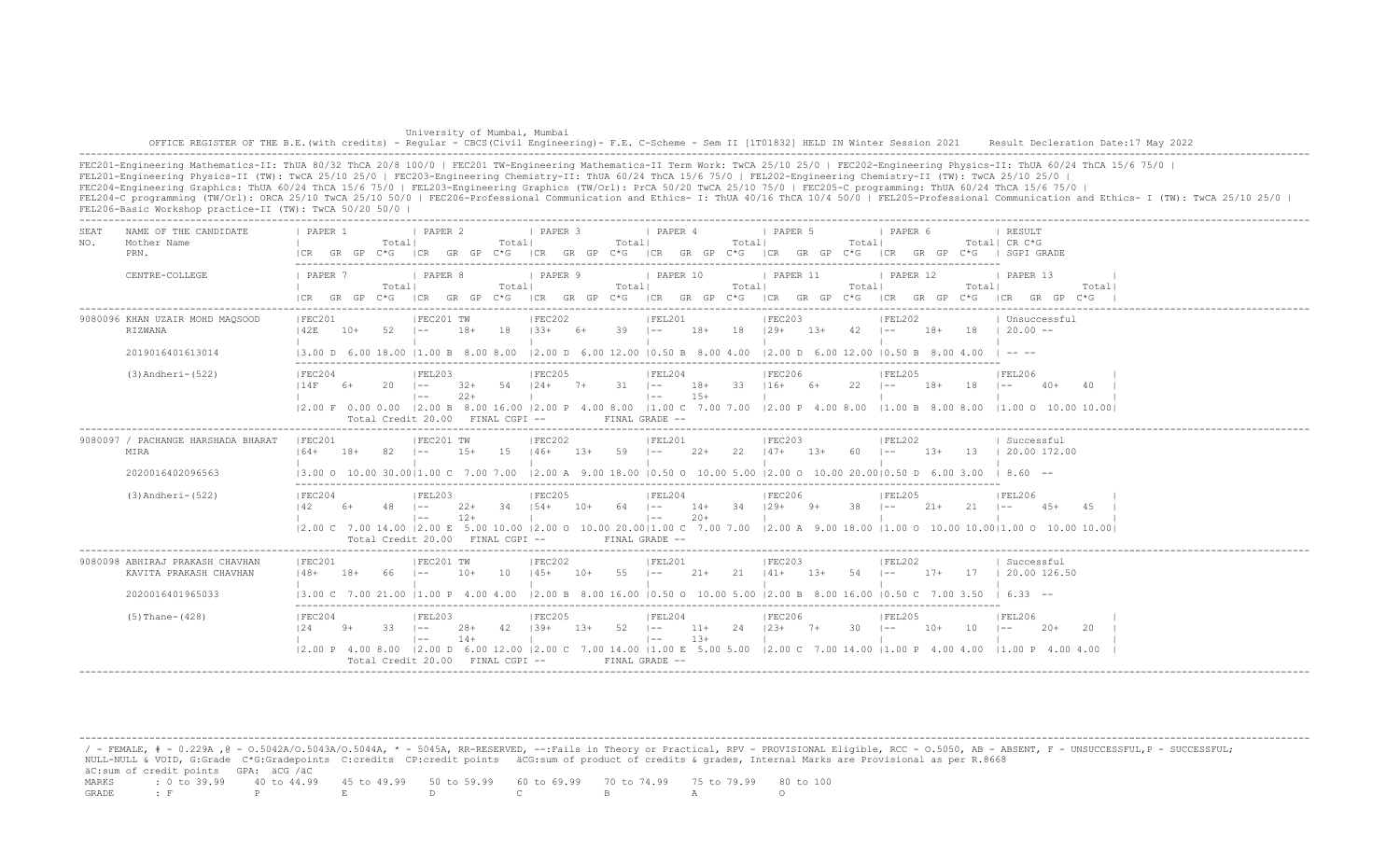## University of Mumbai, Mumbai OFFICE REGISTER OF THE B.E.(with credits) - Regular - CBCS(Civil Engineering)- F.E. C-Scheme - Sem II [1T01832] HELD IN Winter Session 2021 Result Decleration Date:17 May 2022 -------------------------------------------------------------------------------------------------------------------------------------------------------------------------------------------------------------------

FEC201-Engineering Mathematics-II: ThUA 80/32 ThCA 20/8 100/0 | FEC201 TW-Engineering Mathematics-II Term Work: TwCA 25/10 25/0 | FEC202-Engineering Physics-II: ThUA 60/24 ThCA 15/6 75/0 | FEL201-Engineering Physics-II (TW): TwCA 25/10 25/0 | FEC203-Engineering Chemistry-II: ThUA 60/24 ThCA 15/6 75/0 | FEL202-Engineering Chemistry-II (TW): TwCA 25/10 25/0 | FEC204-Engineering Graphics: ThUA 60/24 ThCA 15/6 75/0 | FEL203-Engineering Graphics (TW/Orl): PrCA 50/20 TwCA 25/10 75/0 | FEC205-C programming: ThUA 60/24 ThCA 15/6 75/0 | FEL204-C programming (TW/Orl): ORCA 25/10 TwCA 25/10 50/0 | FEC206-Professional Communication and Ethics- I: ThUA 40/16 ThCA 10/4 50/0 | FEL205-Professional Communication and Ethics- I (TW): TwCA 25/10 25/0 | FEL206-Basic Workshop practice-II (TW): TwCA 50/20 50/0 | -------------------------------------------------------------------------------------------------------------------------------------------------------------------------------------------------------------------

| SEAT<br>NAME OF THE CANDIDATE<br>Mother Name<br>NO.<br>PRN.            | <b>I PAPER 2</b><br>I PAPER 3<br><i>I</i> PAPER 4<br>I PAPER 5<br>PAPER 1<br>I PAPER 6<br><b>I RESULT</b><br>Totall<br>Totall<br>Totall<br>Total! CR C*G<br>Totall<br>Totall<br>GR GP C*G  CR GR GP C*G  CR GR GP C*G  CR GR GP C*G  CR GR GP C*G  CR GP C*G  CR GP C*G   SGPI GRADE                                                                                                                                                                                             |
|------------------------------------------------------------------------|----------------------------------------------------------------------------------------------------------------------------------------------------------------------------------------------------------------------------------------------------------------------------------------------------------------------------------------------------------------------------------------------------------------------------------------------------------------------------------|
| CENTRE-COLLEGE                                                         | PAPER 9<br>  PAPER 10<br>PAPER 11<br>I PAPER 7<br>  PAPER 8<br>  PAPER 12<br>PAPER 13<br>Totall<br>Totall<br>Totall<br>Totall<br>Totall<br>Totall<br>Total<br>ICR GR GP C*G ICR GR GP C*G ICR GR GP C*G ICR GR GP C*G ICR GP C*G ICR GP C*G ICR GR GP C*G<br>$ICR$ GR GP $C*G$                                                                                                                                                                                                   |
| 9080099 DHUMALE KAUSTUBH SUHAS<br>MANISHA<br>2020016402044046          | IFEC201 TW<br>IFEL201<br>IFEC203<br>IFEL202<br>IFEC201<br>IFEC202<br>  Successful<br>$2.3+$<br>23 150+ 11+ 61 1-- 23+ 23 137+ 14+ 51 1-- 22+ 22 120.00170.00<br>$160+$ 19+<br>79<br>$\vert - - \vert$<br>$13.00$ A $9.00$ $27.00$ $11.00$ O $10.00$ $10.0012.00$ O $10.00$ $20.0010.50$ O $10.00$ 5.00 $12.00$ C $7.00$ $14.00$ $10.50$ O $10.00$ 5.00 $1$ 8.50 $-$                                                                                                              |
| $(5)$ Thane- $(428)$                                                   | IFEC206<br>IFEC204<br>IFEL203<br>IFEC205<br>IFEL204<br><b>IFEL206</b><br>IFEL205<br>$23+ 42 + 24+ 8+$<br>51   44+<br>$14+ 58$ $1--$<br>$-32$ $1--$<br>139<br>$12+$<br>$51 - -$<br>$32+$<br>$19+$<br>19<br>40<br>$1 - -$<br>$40+$<br>$19+$<br>$\vert - - \vert$<br>$19+$<br>$1 - -$<br>12.00 C 7.00 14.00 12.00 C 7.00 14.00 12.00 A 9.00 18.00 11.00 O 10.00 10.0012.00 C 7.00 14.00 11.00 A 9.00 9.00 11.00 O 10.00 10.00<br>Total Credit 20.00 FINAL CGPI --<br>FINAL GRADE -- |
| 9080100 GIRGAONKAR VIKRAMADITYA<br>MAHADU - UJWALA<br>2020016401959663 | FEC201 TW<br> FEC202<br> FEL201<br> FEC203<br> FEL202<br> FEC201<br>  Successful<br>$2.3+$<br>23<br>$151+ 10+$<br>$61 \t - -$<br>22+ 22 144+ 14+ 58 1--<br>$2.0+$<br>20 1 20.00 173.00<br>$167+$ 15+<br>$82 \t - -$<br>$13.00$ o $10.00$ 30.0011.00 o $10.00$ $10.0012.00$ o $10.00$ $20.0010.50$ o $10.00$ 5.00 $12.00$ A $9.00$ $18.00$ $10.50$ o $10.00$ 5.00 i $8.65$ --                                                                                                     |
| $(5)$ Thane- $(428)$                                                   | IFEC205<br>IFEC206<br><b>IFEL206</b><br>IFEC204<br>IFEL203<br>IFEL204<br>IFEL205<br>$38$ $ 49+$<br>$14+ 63 + -$<br>$36$ $ 25+$ 7+ 32 $ -$ 14+ 14<br>141<br>12<br>$53 \t - -$<br>$22+$<br>$19+$<br>$.38+$<br>$1 - -$<br>$16+$<br>$\vert - -$<br>$17 +$<br>$1 - -$<br>12.00 B 8.00 16.00 12.00 D 6.00 12.00 12.00 O 10.00 20.0011.00 B 8.00 8.00 12.00 C 7.00 14.00 11.00 D 6.00 6.00 11.00 A 9.00 9.00<br>Total Credit 20.00 FINAL CGPI --<br>FINAL GRADE --                      |
| 9080101 JAGTAP CHINMAY SANJAY<br>PRAMILA<br>2020016401960813           | FEC201 TW<br> FEC202<br> FEL201<br> FEC201<br> FEC203<br> FEL202<br>  Successful<br>22<br>$151+$ 11+<br>75<br>$22+$<br>$62$ $1- 22+$<br>$22 \t143+ \t13+$<br>$56$ $1--$<br>$22+$<br>22   20.00 164.00<br>$1.57+$<br>18+<br>$\vert - -$<br>$13.00$ A $9.00$ 27.00 $11.00$ O $10.00$ 10.00 $12.00$ O $10.00$ 20.0010.50 O $10.00$ 5.00 $12.00$ B $8.00$ 16.00 $10.50$ O $10.00$ 5.00 $1$ $8.20$ --                                                                                 |
| $(5)$ Thane- $(428)$                                                   | IFEC206<br>IFEC204<br>IFEL203<br>IFEC205<br>IFEL204<br>IFEL205<br>IFEL206<br>$21+ 41$ $124+ 8+$<br>125<br>$31 - 1 -$<br>40 149+<br>$13+$<br>$62$ $1--$<br>$32 - 1 =$<br>$17+$<br>17<br>6+<br>$22+$<br>$42+$<br>42<br>$1 - -$<br>$18+$<br>$\vert - -$<br>$20+$<br>$1 - -$<br>12.00 P 4.00 8.00 12.00 D 6.00 12.00 12.00 O 10.00 20.0011.00 O 10.00 10.0012.00 C 7.00 14.00 11.00 C 7.00 7.00 11.00 O 10.00 10.00<br>Total Credit 20.00 FINAL CGPI --<br>FINAL GRADE --            |

-------------------------------------------------------------------------------------------------------------------------------------------------------------------------------------------------------------------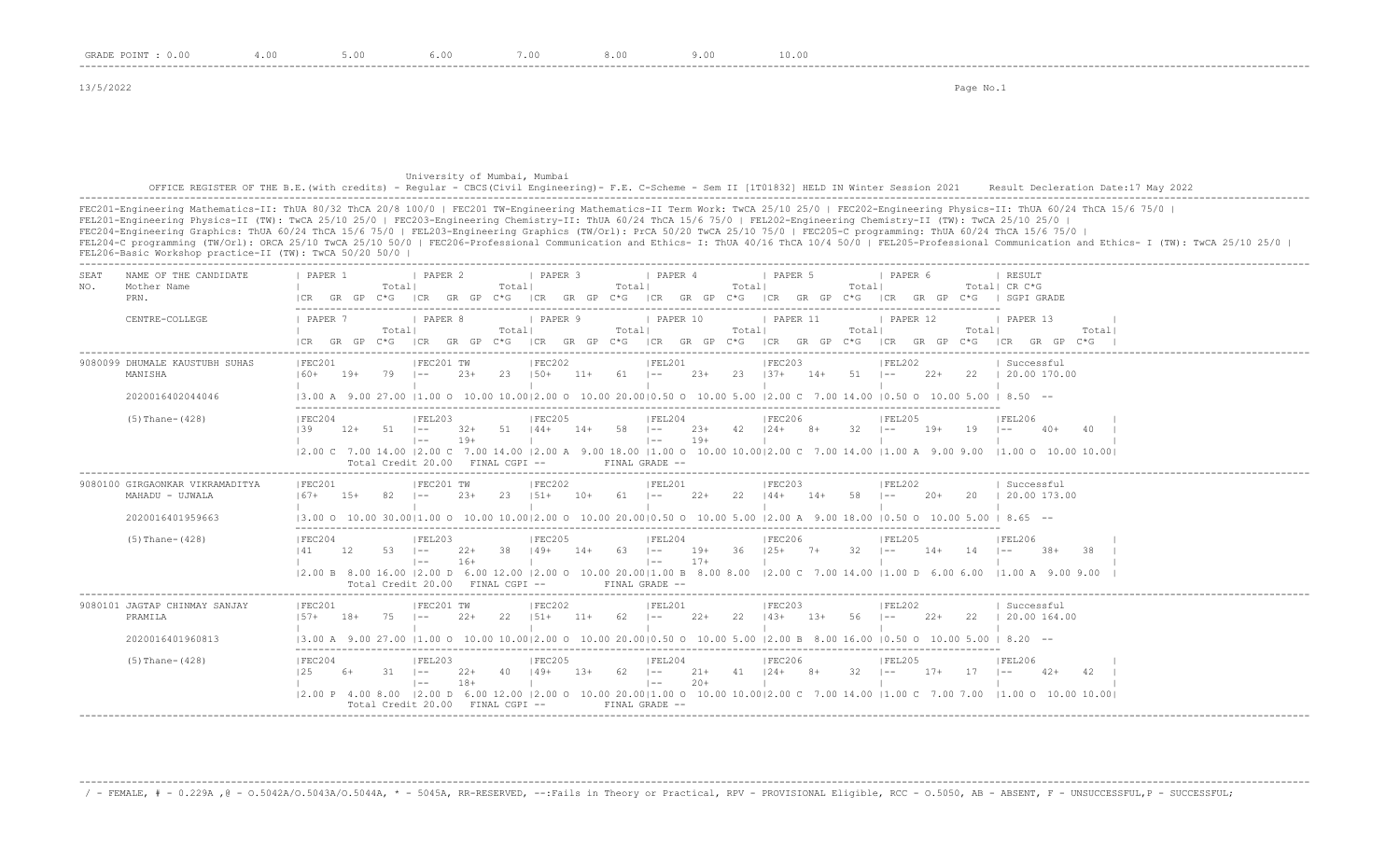|                    |                                      |             |                                                           |       | NULL-NULL & VOID, G:Grade C*G:Gradepoints C:credits CP:credit points äCG:sum of product of credits & qrades, Internal Marks are Provisional as per R.8668 |
|--------------------|--------------------------------------|-------------|-----------------------------------------------------------|-------|-----------------------------------------------------------------------------------------------------------------------------------------------------------|
|                    | äC:sum of credit points GPA: äCG /äC |             |                                                           |       |                                                                                                                                                           |
| MARKS              | $: 0 \text{ to } 39.99$ 40 to 44.99  | 45 to 49.99 | 50 to 59.99 60 to 69.99 70 to 74.99 75 to 79.99 80 to 100 |       |                                                                                                                                                           |
| <b>GRADE</b>       |                                      |             |                                                           |       |                                                                                                                                                           |
| GRADE POINT : 0.00 |                                      | 5.00        | 5.00.                                                     | 8 N.O |                                                                                                                                                           |
|                    |                                      |             |                                                           |       |                                                                                                                                                           |

Total Credit 20.00 FINAL CGPI -- FINAL GRADE --

 13/5/2022 Page No.2 University of Mumbai, Mumbai OFFICE REGISTER OF THE B.E.(with credits) - Regular - CBCS(Civil Engineering)- F.E. C-Scheme - Sem II [1T01832] HELD IN Winter Session 2021 Result Decleration Date:17 May 2022 ------------------------------------------------------------------------------------------------------------------------------------------------------------------------------------------------------------------- FEC201-Engineering Mathematics-II: ThUA 80/32 ThCA 20/8 100/0 | FEC201 TW-Engineering Mathematics-II Term Work: TwCA 25/10 25/0 | FEC202-Engineering Physics-II: ThUA 60/24 ThCA 15/6 75/0 | FEL201-Engineering Physics-II (TW): TwCA 25/10 25/0 | FEC203-Engineering Chemistry-II: ThUA 60/24 ThCA 15/6 75/0 | FEL202-Engineering Chemistry-II (TW): TwCA 25/10 25/0 | FEC204-Engineering Graphics: ThUA 60/24 ThCA 15/6 75/0 | FEL203-Engineering Graphics (TW/Orl): PrCA 50/20 TwCA 25/10 75/0 | FEC205-C programming: ThUA 60/24 ThCA 15/6 75/0 | FEL204-C programming (TW/Orl): ORCA 25/10 TwCA 25/10 50/0 | FEC206-Professional Communication and Ethics- I: ThUA 40/16 ThCA 10/4 50/0 | FEL205-Professional Communication and Ethics- I (TW): TwCA 25/10 25/0 | FEL206-Basic Workshop practice-II (TW): TwCA 50/20 50/0 | ------------------------------------------------------------------------------------------------------------------------------------------------------------------------------------------------------------------- SEAT NAME OF THE CANDIDATE | PAPER 1 | PAPER 2 | PAPER 3 | PAPER 4 | PAPER 5 | PAPER 6 | RESULT NO. Mother Name | Total| Total| Total| Total| Total| Total| CR C\*G PRN. |CR GR GP C\*G |CR GR GP C\*G |CR GR GP C\*G |CR GR GP C\*G |CR GR GP C\*G |CR GR GP C\*G | SGPI GRADE ------------------------------------------------------------------------------------------------------------------------- CENTRE-COLLEGE | PAPER 7 | PAPER 8 | PAPER 9 | PAPER 10 | PAPER 11 | PAPER 12 | PAPER 13 | | Total| Total| Total| Total| Total| Total| Total| |CR GR GP C\*G |CR GR GP C\*G |CR GR GP C\*G |CR GR GP C\*G |CR GR GP C\*G |CR GR GP C\*G |CR GR GP C\*G | ------------------------------------------------------------------------------------------------------------------------------------------------------------------------------------------------------------------- 91981 RAJGURU AYUSH ASHISH | FEC201 | FEC201 TW | FEC202 | FEL201 | FEC203 | FEL202 | Successful<br>1908 | TREC201 | FEC201 | FEC201 | Successful | Section | FEC202 | FEC203 | FEL202 | Successful | Successful | VARSHA |48+ 18+ 66 |-- 15+ 15 |48+ 11+ 59 |-- 23+ 23 |35+ 14+ 49 |-- 20+ 20 | 20.00 151.00 | | | | | | | 2020016401005106 |3.00 C 7.00 21.00 |1.00 C 7.00 7.00 |2.00 A 9.00 18.00 |0.50 O 10.00 5.00 |2.00 C 7.00 14.00 |0.50 O 10.00 5.00 | 7.55 -- ------------------------------------------------------------------------------------------------------------------------- (5)Thane-(428) |FEC204 |FEL203 |FEC205 |FEL204 |FEC206 |FEL205 |FEL206 | |36 14 50 |-- 22+ 39 |44+ 13+ 57 |-- 20+ 36 |26+ 7+ 33 |-- 12+ 12 |-- 46+ 46 | | |-- 17+ | |-- 16+ | | | | |2.00 C 7.00 14.00 |2.00 D 6.00 12.00 |2.00 A 9.00 18.00 |1.00 B 8.00 8.00 |2.00 C 7.00 14.00 |1.00 E 5.00 5.00 |1.00 O 10.00 10.00| Total Credit 20.00 FINAL CGPI -- FINAL GRADE -- ------------------------------------------------------------------------------------------------------------------------------------------------------------------------------------------------------------------- 9080103 PRASAD PANDHARINATH RANE | FEC201 | FEC201 TW | FEC202 | FEL201 | FEC203 | FEL202 | Successful PALLAVI |65+ 18+ 83 |-- 23+ 23 |51+ 11+ 62 |-- 23+ 23 |45+ 14+ 59 |-- 22+ 22 | 20.00 171.00 | | | | | | | 2020016401961171 |3.00 O 10.00 30.00|1.00 O 10.00 10.00|2.00 O 10.00 20.00|0.50 O 10.00 5.00 |2.00 A 9.00 18.00 |0.50 O 10.00 5.00 | 8.55 -- ------------------------------------------------------------------------------------------------------------------------- (5)Thane-(428) |FEC204 |FEL203 |FEC205 |FEL204 |FEC206 |FEL205 |FEL206 | |30 11+ 41 |-- 28+ 46 |47+ 14+ 61 |-- 20+ 37 |26+ 8+ 34 |-- 16+ 16 |-- 35+ 35 | | |-- 18+ | |-- 17+ | | | | |2.00 D 6.00 12.00 |2.00 C 7.00 14.00 |2.00 O 10.00 20.00|1.00 B 8.00 8.00 |2.00 C 7.00 14.00 |1.00 C 7.00 7.00 |1.00 B 8.00 8.00 | Total Credit 20.00 FINAL CGPI -- FINAL GRADE -- ------------------------------------------------------------------------------------------------------------------------------------------------------------------------------------------------------------------- 9080104 RATHOD PRATIKRAJ GANESH |FEC201 |FEC201 TW |FEC202 |FEL201 |FEC203 |FEL202 | Successful SUREKHA |67+ 19+ 86 |-- 19+ 19 |46+ 10+ 56 |-- 21+ 21 |47+ 14+ 61 |-- 20+ 20 | 20.00 166.00 | | | | | | | 2020016401963684 |3.00 O 10.00 30.00|1.00 A 9.00 9.00 |2.00 B 8.00 16.00 |0.50 O 10.00 5.00 |2.00 O 10.00 20.00|0.50 O 10.00 5.00 | 8.30 -- ------------------------------------------------------------------------------------------------------------------------- (5)Thane-(428) |FEC204 |FEL203 |FEC205 |FEL204 |FEC206 |FEL205 |FEL206 | |26 9+ 35 |-- 32+ 49 |47+ 14+ 61 |-- 19+ 38 |24+ 7+ 31 |-- 12+ 12 |-- 38+ 38 | | |-- 17+ | |-- 19+ | | | | |2.00 E 5.00 10.00 |2.00 C 7.00 14.00 |2.00 O 10.00 20.00|1.00 A 9.00 9.00 |2.00 C 7.00 14.00 |1.00 E 5.00 5.00 |1.00 A 9.00 9.00 |

-------------------------------------------------------------------------------------------------------------------------------------------------------------------------------------------------------------------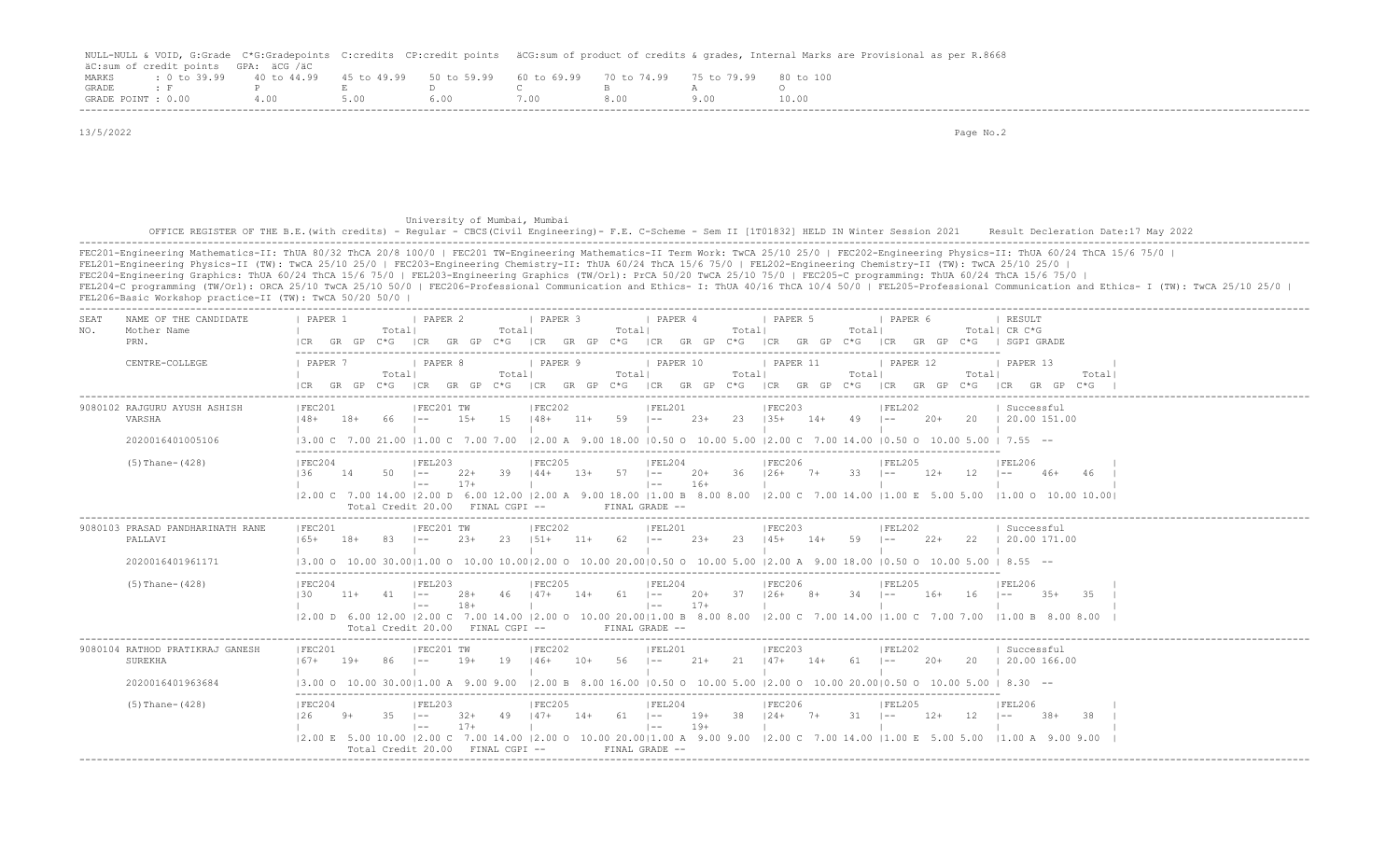|                    |                                      |  |                                                                       |     |  | ' - FEMALE, # - 0.229A ,@ - 0.5042A/0.5043A/0.5044A, * - 5045A, RR-RESERVED, --:Fails in Theory or Practical, RPV - PROVISIONAL Eligible, RCC - 0.5050, AB - ABSENT, F - UNSUCCESSFUL,P - SUCCESSFUL; |
|--------------------|--------------------------------------|--|-----------------------------------------------------------------------|-----|--|-------------------------------------------------------------------------------------------------------------------------------------------------------------------------------------------------------|
|                    |                                      |  |                                                                       |     |  | NULL-NULL & VOID, G:Grade C*G:Gradepoints C:credits CP:credit points äCG:sum of product of credits & qrades, Internal Marks are Provisional as per R.8668                                             |
|                    | äC:sum of credit points GPA: äCG /äC |  |                                                                       |     |  |                                                                                                                                                                                                       |
| MARKS              | $\pm$ 0 to 39.99 40 to 44.99         |  | 45 to 49.99 50 to 59.99 60 to 69.99 70 to 74.99 75 to 79.99 80 to 100 |     |  |                                                                                                                                                                                                       |
| GRADE              |                                      |  |                                                                       |     |  |                                                                                                                                                                                                       |
| GRADE POINT : 0.00 |                                      |  |                                                                       | .00 |  | 10.00                                                                                                                                                                                                 |

## University of Mumbai, Mumbai OFFICE REGISTER OF THE B.E.(with credits) - Regular - CBCS(Civil Engineering) - F.E. C-Scheme - Sem II [1T01832] HELD IN Winter Session 2021 Result Decleration Date:17 May 2022 -------------------------------------------------------------------------------------------------------------------------------------------------------------------------------------------------------------------

FEC201-Engineering Mathematics-II: ThUA 80/32 ThCA 20/8 100/0 | FEC201 TW-Engineering Mathematics-II Term Work: TwCA 25/10 25/0 | FEC202-Engineering Physics-II: ThUA 60/24 ThCA 15/6 75/0 | FEL201-Engineering Physics-II (TW): TwCA 25/10 25/0 | FEC203-Engineering Chemistry-II: ThUA 60/24 ThCA 15/6 75/0 | FEL202-Engineering Chemistry-II (TW): TwCA 25/10 25/0 | FEC204-Engineering Graphics: ThUA 60/24 ThCA 15/6 75/0 | FEL203-Engineering Graphics (TW/Orl): PrCA 50/20 TwCA 25/10 75/0 | FEC205-C programming: ThUA 60/24 ThCA 15/6 75/0 | FEL204-C programming (TW/Orl): ORCA 25/10 TwCA 25/10 50/0 | FEC206-Professional Communication and Ethics- I: ThUA 40/16 ThCA 10/4 50/0 | FEL205-Professional Communication and Ethics- I (TW): TwCA 25/10 25/0 | FEL206-Basic Workshop practice-II (TW): TwCA 50/20 50/0 |

| NAME OF THE CANDIDATE<br>SEAT<br>Mother Name<br>NO.<br>PRN.     | I PAPER 2<br>  PAPER 3<br>  PAPER 4<br>I PAPER 6<br>PAPER 1<br>  PAPER 5<br>  RESULT<br>Total <br>Totall<br>Totall<br>Totall<br>Totall<br>Total  CR C*G<br>$C*G$ $ CR$ $GR$ $GP$ $C*G$<br>ICR GR GP C*G<br>ICR GR GP C*G ICR GR GP<br>GR GP C*G   SGPI GRADE<br>GR GP<br>$C * G$<br> CR                                                                                                                                                                                                                                        |
|-----------------------------------------------------------------|--------------------------------------------------------------------------------------------------------------------------------------------------------------------------------------------------------------------------------------------------------------------------------------------------------------------------------------------------------------------------------------------------------------------------------------------------------------------------------------------------------------------------------|
| CENTRE-COLLEGE                                                  | I PAPER 7<br><i>I</i> PAPER 8<br>I PAPER 9<br>  PAPER 10<br>  PAPER 11<br><b>I PAPER 12</b><br>I PAPER 13<br>Totall<br>Totall<br>Totall<br>Totall<br>Totall<br>Total <br>Total<br>C*G ICR GR GP C*G ICR GR GP C*G ICR GR GP C*G ICR GR GP C*G ICR GP C*G ICR GP C*G ICR GR GP C*G<br>ICR GR GP                                                                                                                                                                                                                                 |
| 9080105 RATHOD SAHIL RAMESH<br>VIDYA<br>2020016401960306        | FEC201<br> FEC202<br> FEC203<br>FEC201 TW<br> FEL201<br> FEL202<br>  Successful<br>10<br>$11+ 57$ $1--$<br>$19+$<br>$19$ $144+$<br>58 1--<br>20 1 20.00 139.50<br>18+<br>61  --<br>10+<br>146+<br>$14+$<br>20+<br>- 143+<br>13.00 C 7.00 21.00 11.00 P 4.00 4.00<br>$\vert 2.00 \text{ A}$ 9.00 18.00 10.50 A 9.00 4.50 12.00 A 9.00 18.00 10.50 O 10.00 5.00 1 6.98 --                                                                                                                                                        |
| $(5)$ Thane- $(428)$                                            | FEC204<br> FEL203<br> FEC205<br> FEL204<br> FEC206<br> FEL205<br> FEL206<br>$59$ $1--$<br>25<br>12.4<br>$32 - 1 =$<br>44<br>$146+$<br>$1.3+$<br>$12+$<br>$123+$<br>$8+$<br>$31 - 1 -$<br>$10+$<br>10<br>$8+$<br>-30+<br>$1 - -$<br>$-32+$<br>- 32<br>$14+$<br>$13+$<br>$1 - -$<br>$\vert - - \vert$<br>12.00 P 4.00 8.00 12.00 D 6.00 12.00 12.00 A 9.00 18.00 11.00 D 6.00 6.00 12.00 C 7.00 14.00 11.00 P 4.00 4.00 11.00 C 7.00 7.00<br>Total Credit 20.00 FINAL CGPI --<br>FINAL GRADE --                                  |
| 9080106 / AARTI PRADEEP SAWANT<br>SANJIVANI<br>2020016401962255 | FEC202<br> FEL201<br> FEC201<br>FEC201 TW<br> FEC203<br> FEL202<br>Successful<br>$10+$ 35 $1--$<br>56 –<br>24<br>$125+$<br>$23+$<br>$23 \t\t 136+$<br>$14+ 50$ $1--$<br>$22+$<br>22   20.00 141.00<br>143<br>13+<br>24+<br>$(3.00 \text{ D } 6.00 \text{ 18.00 }  1.00 \text{ O } 10.00 \text{ 10.00 }  2.00 \text{ E } 5.00 \text{ 10.00 }  0.50 \text{ O } 10.00 \text{ 5.00 }  2.00 \text{ C } 7.00 \text{ 14.00 }  0.50 \text{ O } 10.00 \text{ 5.00 }  7.05$ --                                                           |
| $(5)$ Thane- $(428)$                                            | FEC204<br> FEL203<br><b>FEC205</b><br> FEL204<br> FEC206<br><b>FEL205</b><br> FEL206<br>$129+$<br>44<br>$123+$<br>$9+$<br>$32 - 1 =$<br>125<br>49<br>$11+$<br>$40 \t - -$<br>$24+$<br>$19+$<br>19<br>$9+$<br>-34<br>$\sim$ $\sim$ $\sim$<br>$30+$<br>$42+$<br>42<br>$-$<br>$19+$<br>$20+$<br>$\vert - - \vert$<br>$\vert$ $-$<br> 2.00 E 5.00 10.00  2.00 C 7.00 14.00  2.00 D 6.00 12.00  1.00 O 10.00 10.00  2.00 C 7.00 14.00  1.00 A 9.00 9.00  1.00 O 10.00 10.00  <br>Total Credit 20.00 FINAL CGPI --<br>FINAL GRADE -- |
| 9080107 THORAT ROSHAN ANIL<br>SHOBHA<br>2020016401963347        | FEC201 TW<br> FEC202<br> FEL201<br> FEC203<br> FEC201<br> FEL202<br>  Successful<br>$153+$<br>23<br>64 –<br>$23+$<br>23<br>$144+$<br>$14+$<br>58<br>$21+$<br>21   20.00 166.00<br>$153+$<br>$17+$<br>$70$ $1 - -$<br>$11+$<br>$\vert - - \vert$<br>$(3.00 B 8.00 24.00 11.00 O 10.00 10.0012.00 O 10.00 20.0010.50 O 10.00 5.00 12.00 A 9.00 18.00 10.50 O 10.00 5.00 18.30 -$                                                                                                                                                 |
| $(5)$ Thane- $(428)$                                            | IFEC204<br>IFEL203<br>IFEC205<br>IFEL204<br>IFEC206<br>IFEL205<br>IFEL206<br>$148+$<br>39<br>33<br>51<br>$14+$<br>62.<br>$23+$<br>$126+$<br>$7+$<br>$17+$<br>17<br>42<br>127<br>36.<br>$32+$<br>$1 - -$<br>42+<br>$\sim$<br>$\sim$<br>$19+$<br>$16+$<br>$1 - -$<br>$1 - -$<br>12.00 E 5.00 10.00 12.00 C 7.00 14.00 12.00 O 10.00 20.0011.00 A 9.00 9.00 12.00 C 7.00 14.00 11.00 C 7.00 7.00 11.00 O 10.00 10.00<br>Total Credit 20.00 FINAL CGPI --<br>FINAL GRADE --                                                        |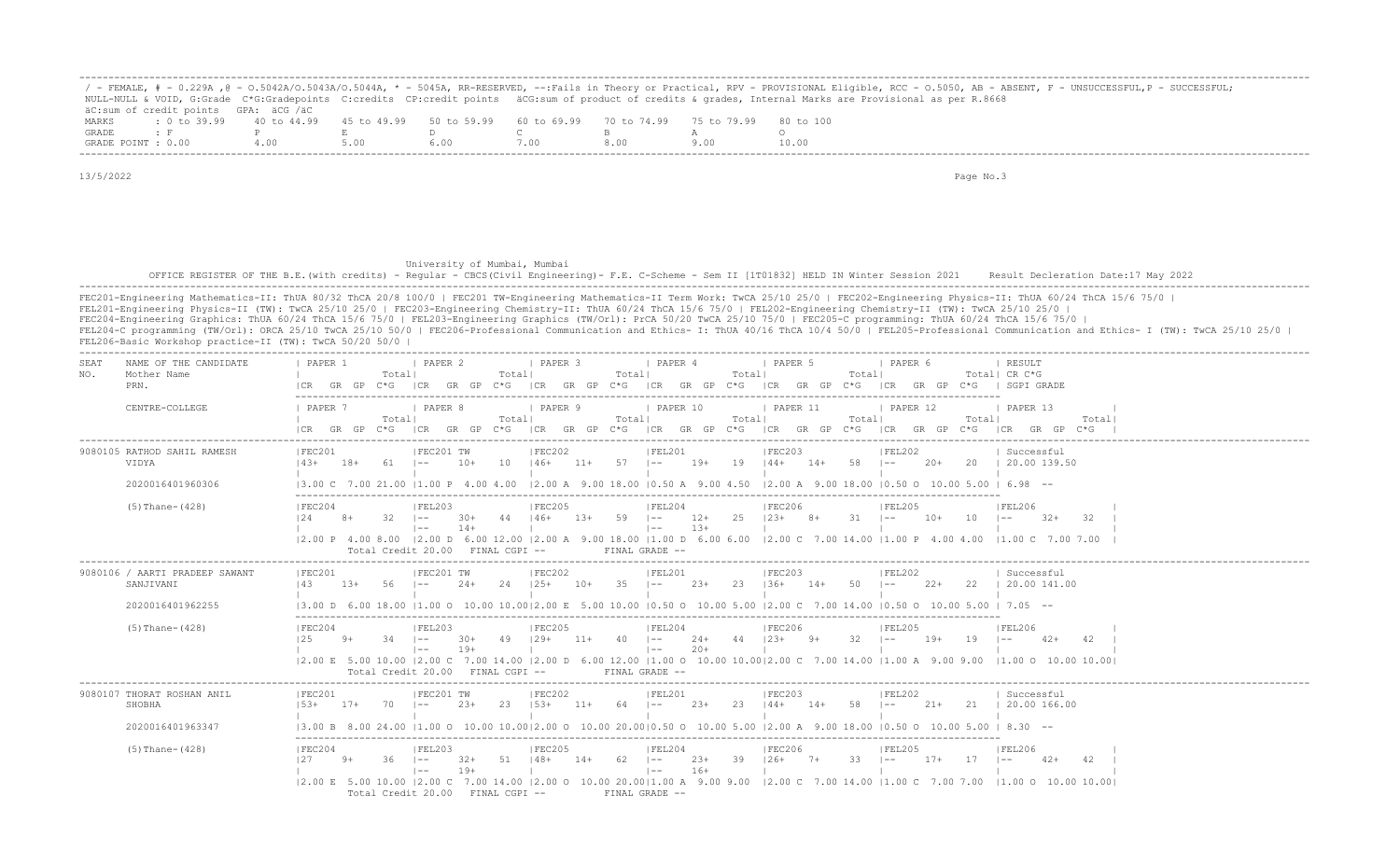|       |                                                                                                              |      |      |      |      |      | - FEMALE, # - 0.229A ,@ - 0.5042A/0.5043A/0.5044A, * - 5045A, RR-RESERVED, --:Fails in Theory or Practical, RPV - PROVISIONAL Eligible, RCC - 0.5050, AB - ABSENT, F - UNSUCCESSFUL,P - SUCCESSFUL; |
|-------|--------------------------------------------------------------------------------------------------------------|------|------|------|------|------|-----------------------------------------------------------------------------------------------------------------------------------------------------------------------------------------------------|
|       |                                                                                                              |      |      |      |      |      | NULL-NULL & VOID, G:Grade C*G:Gradepoints C:credits CP:credit points äCG:sum of product of credits & grades, Internal Marks are Provisional as per R.8668                                           |
|       | äC:sum of credit points GPA: äCG /äC                                                                         |      |      |      |      |      |                                                                                                                                                                                                     |
| MARKS | : 0 to 39.99   40 to 44.99   45 to 49.99   50 to 59.99   60 to 69.99   70 to 74.99   75 to 79.99   80 to 100 |      |      |      |      |      |                                                                                                                                                                                                     |
|       | $GRADE$ : F P F R D C                                                                                        |      |      |      |      |      |                                                                                                                                                                                                     |
|       | GRADE POINT : 0.00                                                                                           | 4.00 | 5.00 | 6.00 | 7.00 | -800 | 10.00                                                                                                                                                                                               |

-------------------------------------------------------------------------------------------------------------------------------------------------------------------------------------------------------------------

-------------------------------------------------------------------------------------------------------------------------------------------------------------------------------------------------------------------

-------------------------------------------------------------------------------------------------------------------------------------------------------------------------------------------------------------------

13/5/2022 Page No.4

 University of Mumbai, Mumbai OFFICE REGISTER OF THE B.E.(with credits) - Regular - CBCS(Civil Engineering)- F.E. C-Scheme - Sem II [1T01832] HELD IN Winter Session 2021 Result Decleration Date:17 May 2022 -------------------------------------------------------------------------------------------------------------------------------------------------------------------------------------------------------------------

FEC201-Engineering Mathematics-II: ThUA 80/32 ThCA 20/8 100/0 | FEC201 TW-Engineering Mathematics-II Term Work: TwCA 25/10 25/0 | FEC202-Engineering Physics-II: ThUA 60/24 ThCA 15/6 75/0 | FEL201-Engineering Physics-II (TW): TwCA 25/10 25/0 | FEC203-Engineering Chemistry-II: ThUA 60/24 ThCA 15/6 75/0 | FEL202-Engineering Chemistry-II (TW): TwCA 25/10 25/0 | FEC204-Engineering Graphics: ThUA 60/24 ThCA 15/6 75/0 | FEL203-Engineering Graphics (TW/Orl): PrCA 50/20 TwCA 25/10 75/0 | FEC205-C programming: ThUA 60/24 ThCA 15/6 75/0 | FEL204-C programming (TW/Orl): ORCA 25/10 TwCA 25/10 50/0 | FEC206-Professional Communication and Ethics- I: ThUA 40/16 ThCA 10/4 50/0 | FEL205-Professional Communication and Ethics- I (TW): TwCA 25/10 25/0 | FEL206-Basic Workshop practice-II (TW): TwCA 50/20 50/0 |

| NAME OF THE CANDIDATE<br>SEAT<br>Mother Name<br>NO.<br>PRN. | PAPER 1<br>Totall                      | I PAPER 2<br>Totall                                                                              | <b>PAPER 3</b><br>Total               | <b>I</b> PAPER 4<br>Total                               | <b>I</b> PAPER 5<br>I PAPER 6<br>Totall<br> CR GR GP C*G  CR GR GP C*G  CR GR GP C*G  CR GR GP C*G  CR GR GP C*G  CR GR GP C*G   SGPI GRADE                                                                            | <b>I RESULT</b><br>Total  CR C*G               |
|-------------------------------------------------------------|----------------------------------------|--------------------------------------------------------------------------------------------------|---------------------------------------|---------------------------------------------------------|------------------------------------------------------------------------------------------------------------------------------------------------------------------------------------------------------------------------|------------------------------------------------|
| CENTRE-COLLEGE                                              | <b>I PAPER 7</b><br>Totall             | <b>Example 1 PAPER 8</b><br>Totall                                                               | PAPER 9   PAPER 10<br>Totall          | Total                                                   | $\vert$ PAPER 11<br>$\vert$ PAPER 12<br>Total <br>ICR GR GP C*G ICR GR GP C*G ICR GR GP C*G ICR GR GP C*G ICR GR GP C*G ICR GR GP C*G ICR GP C*G ICR GR GP C*G                                                         | 1 PAPER 13<br>Totall<br>Total                  |
| 9080108 SALVE SANKET SUDHIR<br>KAVITA<br>2020016400428601   | IFEC201<br>$150+$ $15+$ 65 $1--$       | IFEC201 TW<br>$16+$                                                                              | IFEC202<br>$16$ $153+$ $13+$ 66 $1--$ | IFEL201                                                 | IFEC203<br>IFEL202<br>$10+$ 10 $149+$ 14+ 63 I-- 16+ 16   20.00160.50<br>$13.00 \text{ C}$ 7.00 21.00 11.00 C 7.00 7.00 12.00 O 10.00 20.0010.50 P 4.00 2.00 12.00 O 10.00 20.0010.50 C 7.00 3.50 1 8.03 --            | Successful                                     |
| $(5)$ Thane- $(996)$                                        | IFEC204<br>12.4<br>$30 \t - -$<br>$6+$ | IFEL203<br>$12+$<br>$\vert$ $-$<br>Total Credit 20.00 FINAL CGPI --                              | FEC205                                | IFEL204<br>$17+$<br>$\vert - - \vert$<br>FINAL GRADE -- | IFEC206<br><b>IFFI205</b><br>44+ 56 147+ 13+ 60 1-- 21+ 38 124+ 8+ 32 1--<br>12.00 P 4.00 8.00 12.00 B 8.00 16.00 12.00 O 10.00 20.0011.00 A 9.00 9.00 12.00 C 7.00 14.00 11.00 O 10.00 10.0011.00 O 10.00 10.00 10.00 | <b>IFEL206</b><br>$21+21$ $1--$<br>$40+$<br>40 |
| 9080109 HAMARE MAHESH KRUSHNA<br>RAMILA                     | IFEC201<br>$160+$ 17+ 77 $1--$         | IFEC201 TW                                                                                       | IFEC202                               | IFEL201                                                 | IFEC203<br>IFEL202<br>19+ 19 143+ 10+ 53 I-- 11+ 11 147+ 11+ 58 I-- 20+ 20 I 20.00 160.00                                                                                                                              | Successful                                     |
| 2020016402078557                                            |                                        |                                                                                                  |                                       |                                                         | $13.00$ A $9.00$ 27.00 $11.00$ A $9.00$ $9.00$ $12.00$ B $8.00$ $16.00$ $10.50$ P $4.00$ $2.00$ $12.00$ A $9.00$ $18.00$ $10.50$ O $10.00$ $5.00$ $18.00$ $-$                                                          |                                                |
| $(8)$ Kalyan- $(751)$                                       | IFEC204                                | IFEL203<br>$132+$ $14+$ $46$ $1- 45+$ 68<br>$23+$<br>$1 - -$<br>Total Credit 20.00 FINAL CGPI -- | IFEC205                               | IFEL204<br>11<br>$\vert - - \vert$<br>FINAL GRADE --    | IFEC206<br>IFFI205<br>$139+$ 10+ 49 I-- 10+ 21 I28+ 8+ 36 I--<br>$19+$ 19<br>12.00 C 7.00 14.00 12.00 O 10.00 20.0012.00 C 7.00 14.00 11.00 P 4.00 4.00 12.00 B 8.00 16.00 11.00 A 9.00 9.00 11.00 D 6.00 6.00         | IFET.206<br>$27 + 27$<br>$1 - -$               |
| 9080110 PATIL TEJAS DINESH<br>DIPALI                        | IFEC201<br>$166+ 16+ 82 1--$           | IFEC201 TW<br>$18+$                                                                              | FEC202                                | IFEL201                                                 | FEC203<br>IFEL202<br>18   39+ 7+ 46   -- 11+ 11   46+ 8+ 54   --                                                                                                                                                       | Successful<br>19+ 19   20.00 158.50            |
| 2020016402074401                                            |                                        |                                                                                                  |                                       |                                                         | 13.00 O 10.00 30.0011.00 B 8.00 8.00 12.00 C 7.00 14.00 10.50 P 4.00 2.00 12.00 B 8.00 16.00 10.50 A 9.00 4.50                                                                                                         | $1 \t7.93 - -$                                 |
| (8) Kalyan-(751)                                            | IFEC204                                | IFEL203                                                                                          | IFEC205                               | FEL204                                                  | IFEC206<br><b>IFEL205</b>                                                                                                                                                                                              | IFEL206                                        |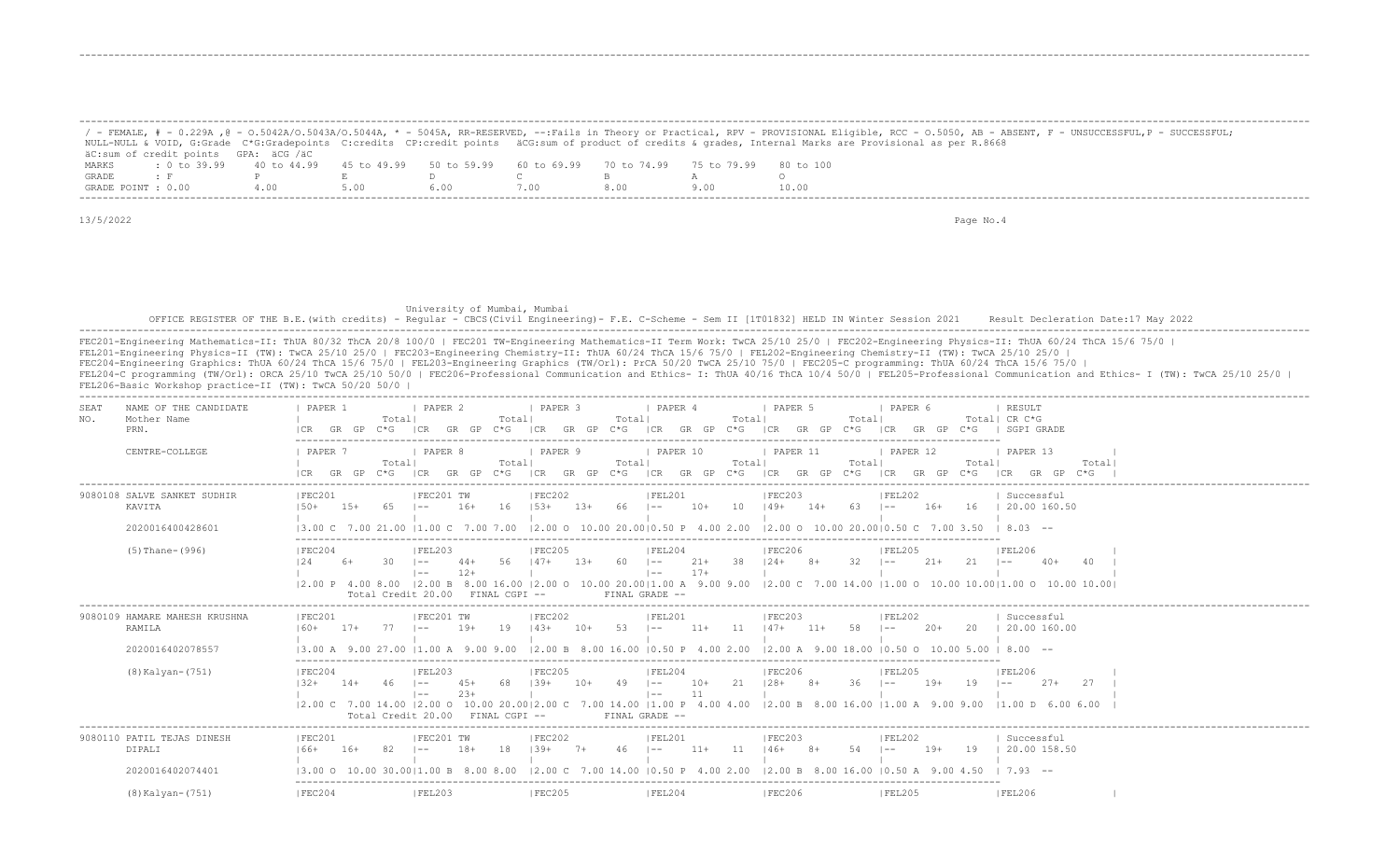|  |  |       | 14+ 52  -- 42+ 64  37+ 8+ 45  -- 10+ 21  26+ 9+ 35  -- 20+ 20  -- 28+ 28                                                                                                                                                                                               |  |                |  |  |  |  |  |  |
|--|--|-------|------------------------------------------------------------------------------------------------------------------------------------------------------------------------------------------------------------------------------------------------------------------------|--|----------------|--|--|--|--|--|--|
|  |  | - 22+ |                                                                                                                                                                                                                                                                        |  |                |  |  |  |  |  |  |
|  |  |       | $(2.00 \text{ C } 7.00 \text{ 14.00 } (2.00 \text{ O } 10.00 \text{ 20.00} (2.00 \text{ C } 7.00 \text{ 14.00 } (1.00 \text{ P } 4.00 \text{ 4.00 } (2.00 \text{ B } 8.00 \text{ 16.00 } (1.00 \text{ O } 10.00 \text{ 10.00} (1.00 \text{ D } 6.00 \text{ 6.00 } 1))$ |  |                |  |  |  |  |  |  |
|  |  |       | Total Credit 20 00 FINAL CGPI --                                                                                                                                                                                                                                       |  | FINAL GRADE -- |  |  |  |  |  |  |
|  |  |       |                                                                                                                                                                                                                                                                        |  |                |  |  |  |  |  |  |

|                    |                                                                                                              |     |     |      |      |      | / - FEMALE, # - 0.229A ,@ - 0.5042A/0.5043A/0.5044A, * - 5045A, RR-RESERVED, --:Fails in Theory or Practical, RPV - PROVISIONAL Eligible, RCC - 0.5050, AB - ABSENT, F - UNSUCCESSFUL,P - SUCCESSFUL; |
|--------------------|--------------------------------------------------------------------------------------------------------------|-----|-----|------|------|------|-------------------------------------------------------------------------------------------------------------------------------------------------------------------------------------------------------|
|                    |                                                                                                              |     |     |      |      |      | NULL-NULL & VOID, G:Grade C*G:Gradepoints C:credits CP:credit points äCG:sum of product of credits & grades, Internal Marks are Provisional as per R.8668                                             |
|                    | äC:sum of credit points GPA: äCG /äC                                                                         |     |     |      |      |      |                                                                                                                                                                                                       |
| MARKS              | t 0 to 39.99   40 to 44.99   45 to 49.99   50 to 59.99   60 to 69.99   70 to 74.99   75 to 79.99   80 to 100 |     |     |      |      |      |                                                                                                                                                                                                       |
| GRADE              |                                                                                                              |     |     |      |      |      |                                                                                                                                                                                                       |
| GRADE POINT : 0.00 |                                                                                                              | 400 | 500 | 6.00 | 7.00 | 8.00 | 10.00                                                                                                                                                                                                 |
|                    |                                                                                                              |     |     |      |      |      |                                                                                                                                                                                                       |

University of Mumbai, Mumbai, Mumbai<br>OFFICE REGISTER OF THE B.E.(with credits) - Regular - CBCS(Civil Engineering)- F.E. C-Scheme - Sem II [1T01832] HELD IN Winter Session 2021 Result Decleration Date:17 May 2022<br>---------

 FEC201-Engineering Mathematics-II: ThUA 80/32 ThCA 20/8 100/0 | FEC201 TW-Engineering Mathematics-II Term Work: TwCA 25/10 25/0 | FEC202-Engineering Physics-II: ThUA 60/24 ThCA 15/6 75/0 | FEL201-Engineering Physics-II (TW): TwCA 25/10 25/0 | FEC203-Engineering Chemistry-II: ThUA 60/24 ThCA 15/6 75/0 | FEL202-Engineering Chemistry-II (TW): TwCA 25/10 25/0 | FEC204-Engineering Graphics: ThUA 60/24 ThCA 15/6 75/0 | FEL203-Engineering Graphics (TW/Orl): PrCA 50/20 TwCA 25/10 75/0 | FEC205-C programming: ThUA 60/24 ThCA 15/6 75/0 | FEL204-C programming (TW/Orl): ORCA 25/10 TwCA 25/10 50/0 | FEC206-Professional Communication and Ethics- I: ThUA 40/16 ThCA 10/4 50/0 | FEL205-Professional Communication and Ethics- I (TW): TwCA 25/10 25/0 | FEL206-Basic Workshop practice-II (TW): TwCA 50/20 50/0 |

| NAME OF THE CANDIDATE<br><b>SEAT</b><br>Mother Name<br>NO. | PAPER 1<br>PAPER 2<br><b>PAPER 4</b><br>PAPER 5<br>PAPER 6<br>PAPER 3<br>RESULT<br>Total  CR C*G<br>Totall<br>Total<br>Total<br>Total <br>Total                                                                                                                                                             |
|------------------------------------------------------------|-------------------------------------------------------------------------------------------------------------------------------------------------------------------------------------------------------------------------------------------------------------------------------------------------------------|
| PRN.                                                       | GP<br>SGPT GRADE<br>C*G.<br>GP<br>GP<br>GR.<br>GP<br>こ*に<br>C*G-                                                                                                                                                                                                                                            |
| CENTRE-COLLEGE                                             | I PAPER 10<br>PAPER 11<br>PAPER 12<br>PAPER '<br>PAPER 8<br>I PAPER 9<br>PAPER 13<br>Total<br>Totall<br>Totall<br>Totall<br>Total<br>Totall<br>Total<br>GR<br>GP<br>GR<br>GP<br>LCR.<br>GR.<br>GP.<br>$C*G$<br>GR<br>GP.<br>GP<br>C*G.<br>∩∗⊂<br>ነ* ⊆<br>$C * G$<br>ICR<br>$C*G$<br>LCR.<br>GR<br>GR<br>C*G |
| 9080111 SODNAR TRIMBAK CHANDRAKANT<br>JANABAI              | IFEC202<br>IFEL201<br> FEC203<br>IFEL202<br>IFEC201<br>IFEC201 TW<br>Successful<br>51<br>20.00 132.00<br>$138+$<br>42<br>$10+$<br>10<br>$14+$<br>14<br>$132+$<br>$10+$<br>10<br>$144+$<br>46.<br>10.<br>$1 - -$<br>$1 - -$<br>$\sim$ $-$                                                                    |
| 2020016402075691                                           | $12.00$ D 6.00 12.00 10.50 P 4.00 2.00<br>12 00 C 7 00 14 00<br>4 00 2 00<br>660 --<br>13.00 E<br>. 600 600<br>ת חח!ו                                                                                                                                                                                       |
| $(8)$ Kalyan- $(751)$                                      | IFEC204<br> FEL203<br>IFEC205<br>IFEL204<br>IFEC206<br>IFEL205<br>IFEL206<br>$10+$<br>$2.0+$<br>20<br>2.4<br>$2.4+$<br>$1.36+$<br>$14+$<br>$1 - -$<br>$- -$<br>$- -$<br>10                                                                                                                                  |
|                                                            | 2.00 C 7.00 14.00  2.00 O 10.00 20.00 2.00 C 7.00 14.00  1.00 P 4.00 4.00  2.00 C 7.00 14.00  1.00 O 10.00 10.00 1.00 E 5.00 5.00<br>Total Credit 20.00<br>FINAL CGPI --<br>FINAL GRADE --                                                                                                                  |
| 9080112 ASHISH PANDEY<br>KANCHAN                           | FEC202<br> FEL201<br> FEC201<br>IFEC201 TW<br> FEC203<br> FEL202<br>Successful<br>20.00 165.00<br>15<br>62<br>$21+$<br>21<br>20<br>$1.5+$<br>$149+$<br>$2.0+$<br>$159+$<br>$18+$<br>$148+$<br>$14+$<br>$14+$<br>-63<br>$1 - -$<br>$- -$<br>l ——                                                             |
| 2020016402019942                                           | 13.00 A 9.00 27.00 11.00 C 7.00 7.00<br>$ 2.00 \t{0} 10.00 \t{2} 0.00 0.50 \t{0} 10.00 \t{5} 00  2.00 \t{0} 10.00 \t{2} 0.00 0.50 \t{0} 10.00 \t{5} 00  8.25 --$                                                                                                                                            |
| $(12)$ Panvel- $(822)$                                     | FEC204<br> FEL203<br> FEC205<br> FEL204<br> FEC206<br>IFEL205<br><b>FEL206</b><br>57<br>38<br>33<br>$12+$<br>30<br>$18+$<br>$7+$<br>$25+$<br>43<br>$130+$<br>18<br>126<br>$1 - -$<br>$1 - -$<br>$- -$<br>$18 +$<br>$18+$<br>$\sim$<br>l ——                                                                  |
|                                                            | $9.00$ 18.00   1.00 C 7.00 7.00   2.00 A 9.00 18.00   1.00 B 8.00 8.00<br>$ 1.00 \t0 10.00 10.00 $<br>$ 2,00 \tP 4.00 8.00$<br>$12.00$ D<br>6.00 12.00<br>Total Credit 20.00<br>FINAL CGPI --<br>FINAL GRADE --                                                                                             |
| 9080113 KHANGAR YASH SUBHHASH<br><b>BELA</b>               | FEC201 TW<br> FEC202<br> FEC201<br> FEL201<br> FEC203<br> FEL202<br>Successful<br>137<br>52<br>20.00 123.50<br>15<br>11<br>36<br>$17+$<br>17<br>35<br>10<br>$11+$<br>$128+$<br>$127 +$<br>$10+$<br>$8+$<br>$1 - -$<br>-8+<br>$1 - -$<br>$1 - -$                                                             |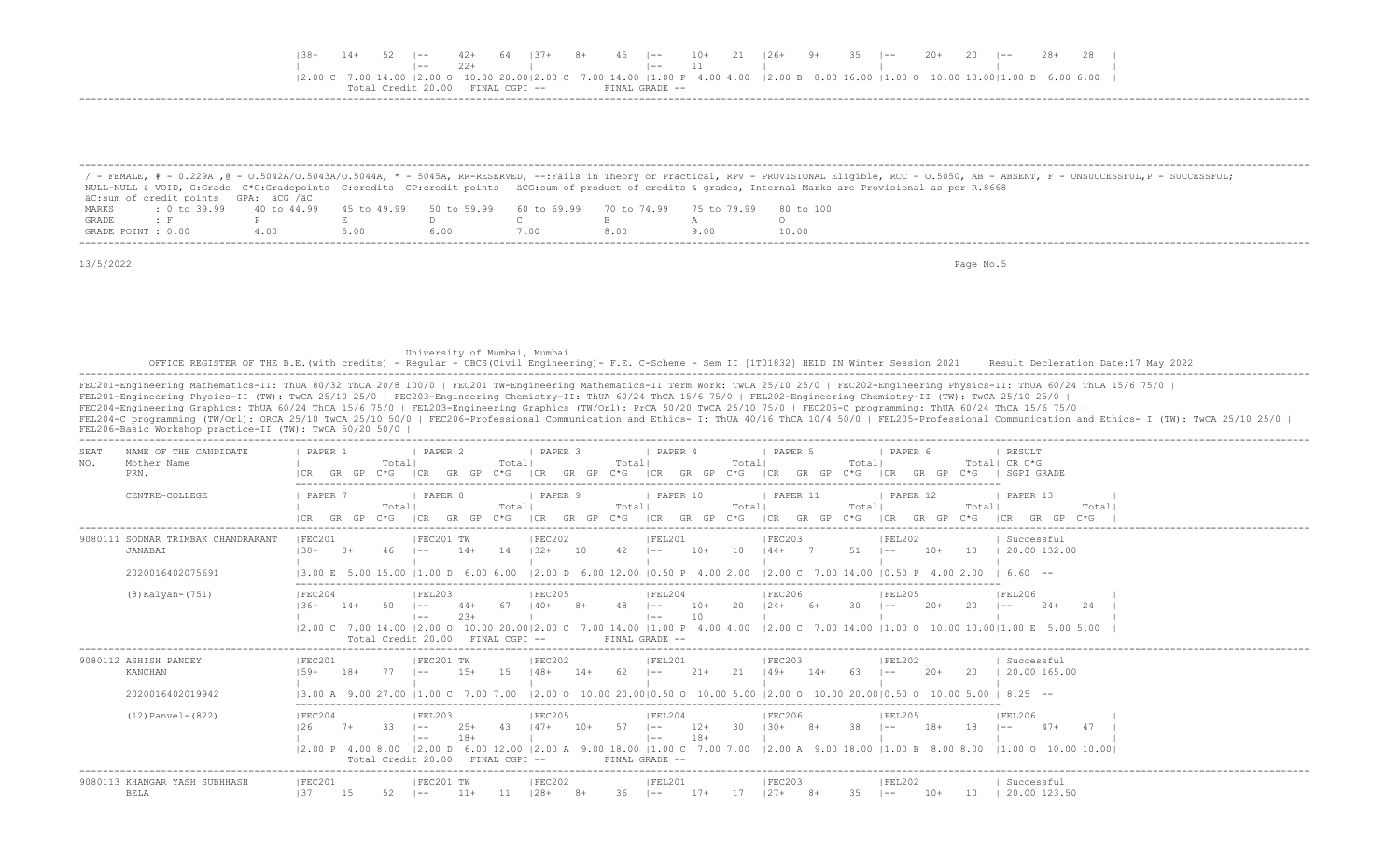|                  |        |            |                    |               |    |          |       |    |                |       |    | $(3.00 \text{ D } 6.00 \text{ 18.00 }   1.00 \text{ P } 4.00 \text{ 4.00 }   2.00 \text{ E } 5.00 \text{ 10.00 }   0.50 \text{ C } 7.00 \text{ 3.50 }   2.00 \text{ E } 5.00 \text{ 10.00 }   0.50 \text{ P } 4.00 \text{ 2.00 }   6.18 \text{ --}$      |    |    |         |      |     |        |       |  |
|------------------|--------|------------|--------------------|---------------|----|----------|-------|----|----------------|-------|----|----------------------------------------------------------------------------------------------------------------------------------------------------------------------------------------------------------------------------------------------------------|----|----|---------|------|-----|--------|-------|--|
| (22) Vasai-(466) | FEC204 |            | FEL203             |               |    | IFEC205  |       |    | IFEL204        |       |    | FEC206                                                                                                                                                                                                                                                   |    |    | IFEL205 |      |     | FEL206 |       |  |
| $12.5+$          | 10+    | - 35 - 100 |                    | 28+           | 44 | $1.37 +$ | $13+$ | 50 | $\vert - -$    | 19+   | 38 | $  22+$                                                                                                                                                                                                                                                  | 8+ | 30 | $- -$   | -22+ | -22 | $- -$  | $33+$ |  |
|                  |        |            | $- -$              | $16+$         |    |          |       |    | $--$           | $19+$ |    | $(2.00 \t{E} \t{5.00} \t{10.00} \t{2.00} \t{D} \t{6.00} \t{12.00} \t{2.00} \t{C} \t{7.00} \t{14.00} \t{1.00} \t{A} \t{9.00} \t{9.00} \t{2.00} \t{C} \t{7.00} \t{14.00} \t{1.00} \t{0} \t{1.00} \t{0} \t{1.00} \t{1.00} \t{1.00} \t{C} \t{7.00} \t{7.00}$ |    |    |         |      |     |        |       |  |
|                  |        |            | Total Credit 20.00 | FINAL CGPI -- |    |          |       |    | FINAL GRADE -- |       |    |                                                                                                                                                                                                                                                          |    |    |         |      |     |        |       |  |

 ------------------------------------------------------------------------------------------------------------------------------------------------------------------------------------------------------------------- / - FEMALE, # - 0.229A ,@ - O.5042A/O.5043A/O.5044A, \* - 5045A, RR-RESERVED, --:Fails in Theory or Practical, RPV - PROVISIONAL Eligible, RCC - O.5050, AB - ABSENT, F - UNSUCCESSFUL,P - SUCCESSFUL; NULL-NULL & VOID, G:Grade C\*G:Gradepoints C:credits CP:credit points äCG:sum of product of credits & grades, Internal Marks are Provisional as per R.8668 äC:sum of credit points GPA: äCG /äC MARKS : 0 to 39.99 40 to 44.99 45 to 49.99 50 to 59.99 60 to 69.99 70 to 74.99 75 to 79.99 80 to 100<br>GRADE: F P E D C B A O GRADE : F P E D C B A O GRADE POINT : 0.00 4.00 5.00 6.00 7.00 8.00 9.00 10.00 -------------------------------------------------------------------------------------------------------------------------------------------------------------------------------------------------------------------

University of Mumbai, Mumbai

13/5/2022 Page No.6

|                                                             | FEC201-Engineering Mathematics-II: ThUA 80/32 ThCA 20/8 100/0   FEC201 TW-Engineering Mathematics-II Term Work: TwCA 25/10 25/0   FEC202-Engineering Physics-II: ThUA 60/24 ThCA 15/6 75/0  <br>FEL201-Engineering Physics-II (TW): TwCA 25/10 25/0   FEC203-Engineering Chemistry-II: ThUA 60/24 ThCA 15/6 75/0   FEL202-Engineering Chemistry-II (TW): TwCA 25/10 25/0  <br>FEC204-Engineering Graphics: ThUA 60/24 ThCA 15/6 75/0   FEL203-Engineering Graphics (TW/Orl): PrCA 50/20 TwCA 25/10 75/0   FEC205-C programming: ThUA 60/24 ThCA 15/6 75/0 |
|-------------------------------------------------------------|-----------------------------------------------------------------------------------------------------------------------------------------------------------------------------------------------------------------------------------------------------------------------------------------------------------------------------------------------------------------------------------------------------------------------------------------------------------------------------------------------------------------------------------------------------------|
| FEL206-Basic Workshop practice-II (TW): TwCA 50/20 50/0     | FEL204-C programming (TW/Orl): ORCA 25/10 TwCA 25/10 50/0   FEC206-Professional Communication and Ethics- I: ThUA 40/16 ThCA 10/4 50/0   FEL205-Professional Communication and Ethics- I (TW): TwCA 25/10 25/0                                                                                                                                                                                                                                                                                                                                            |
| NAME OF THE CANDIDATE<br>SEAT<br>Mother Name<br>NO.<br>PRN. | PAPER 1<br>PAPER 2<br><b>I PAPER 3</b><br>PAPER 4<br><b>PAPER 5</b><br>I PAPER 6<br>  RESULT<br>Totall<br>Totall<br>Totall CR C*G<br>Totall<br>Totall<br>Totall<br>C*G ICR GR GP C*G ICR GR GP C*G ICR GR GP C*G ICR GR GP C*G ICR GR GP C*G ISGPIGRADE<br>GR GP                                                                                                                                                                                                                                                                                          |
| CENTRE-COLLEGE                                              | <b>PAPER 7</b><br>I PAPER 8<br><b>PAPER 9</b><br>PAPER 10<br><b>PAPER 11</b><br><b>I PAPER 12</b><br>I PAPER 13<br>Totall<br>Totall<br>Totall<br>Totall<br>Totall<br>Totall<br>Totall<br>$C*G$ FOR GR GP $C*G$ FOR GR GP $C*G$ FOR GR GP $C*G$ FOR GR GP $C*G$ FOR GR GP $C*G$ FOR GR GP $C*G$ FOR<br>GR GP C*G<br>GR GP                                                                                                                                                                                                                                  |
| 9080114 MASAVKAR SIDDHESH SUDHIR<br>SANGEETA                | IFEC201<br>IFEL202<br>  Unsuccessful<br>IFEC201 TW<br>IFEC202<br>IFEL201<br>IFEC203<br>22<br>53<br>38<br>$2.2+$<br>$142+$<br>$11 +$<br>19<br>$126+$<br>$12+$<br>$20+$<br>$20 \t 20.00 -$<br>$11+$<br>40<br>$19+$<br>129F<br>$\vert - -$<br>$1 - -$<br>$\sim$                                                                                                                                                                                                                                                                                              |
| 2020016402070105                                            | $13.00 \text{ F}$ 0.00 0.00 11.00 0 10.00 10.0012.00 B 8.00 16.00 10.50 A 9.00 4.50 12.00 D 6.00 12.00 10.50 O 10.00 5.00 I -- --                                                                                                                                                                                                                                                                                                                                                                                                                         |
| $(22) Vasi-(890)$                                           | IFEC204<br>IFEC205<br>IFEC206<br>IFEL206<br>IFEL203<br> FEL204<br>IFEL205<br>$1.35+$<br>47<br>$15+$<br>30<br>$129+$<br>$8+$<br>37<br>$42+$<br>-62<br>$12+$<br>$14+$<br>14<br>$43+$<br>$149+$<br>$14+$<br>$1 - -$<br>$1 - -$<br>$1 - -$<br>-43<br>$\sim$<br>$1.5+$<br>$2.0+$<br>12.00 0 10.00 20.0012.00 0 10.00 20.0012.00 C 7.00 14.00 11.00 C 7.00 7.00 12.00 B 8.00 16.00 11.00 D 6.00 6.00 11.00 O 10.00 10.001<br>Total Credit 20.00 FINAL CGPI --<br>FINAL GRADE --                                                                                 |
| 9080115 KASHVI ADNAN RAZIUDDIN<br>RASHIDA                   | IFEC201 TW<br>IFEC202<br>IFEL201<br>IFEC203<br>IFEL202<br>IFEC201<br>l ABS.<br>$140+ 6+$<br>$46 - 1 -$<br>$143+$<br>51<br>$11 +$<br>11<br>$11+$ $11$ $143+$ $6+$<br>$49$ $1- 10+$<br>$120.00 -$<br>$1 - -$<br>10<br>-8+                                                                                                                                                                                                                                                                                                                                   |
| 2020016402005412                                            | 13.00 D 6.00 18.00 11.00 P 4.00 4.00 12.00 C 7.00 14.00 10.50 P 4.00 2.00 12.00 C 7.00 14.00 10.50 P 4.00 2.00                                                                                                                                                                                                                                                                                                                                                                                                                                            |
| $(22) Vasi-(982)$                                           | IFEC204<br>IFEC205<br><b>IFEC206</b><br>IFEL203<br>IFEL204<br>IFEL205<br><b>IFEL206</b><br>10<br>47<br>27<br>$10+$<br>AA<br>AA<br>AA<br>$141+$<br>$6+$<br>$10+$<br>29<br>$123+$<br>10<br>$20+$<br>20<br>$1 - -$<br>$1 - -$<br>$-$<br>$10+$<br>$19+$<br>$1 - -$<br>$\vert - - \vert$<br> 2.00 F 0.00 0.00  2.00 C 7.00 14.00  1.00 D 6.00 6.00  2.00 D 6.00 12.00  1.00 P 4.00 4.00  1.00 P 4.00 4.00<br>$12.00 \t F 0.00 AB$                                                                                                                              |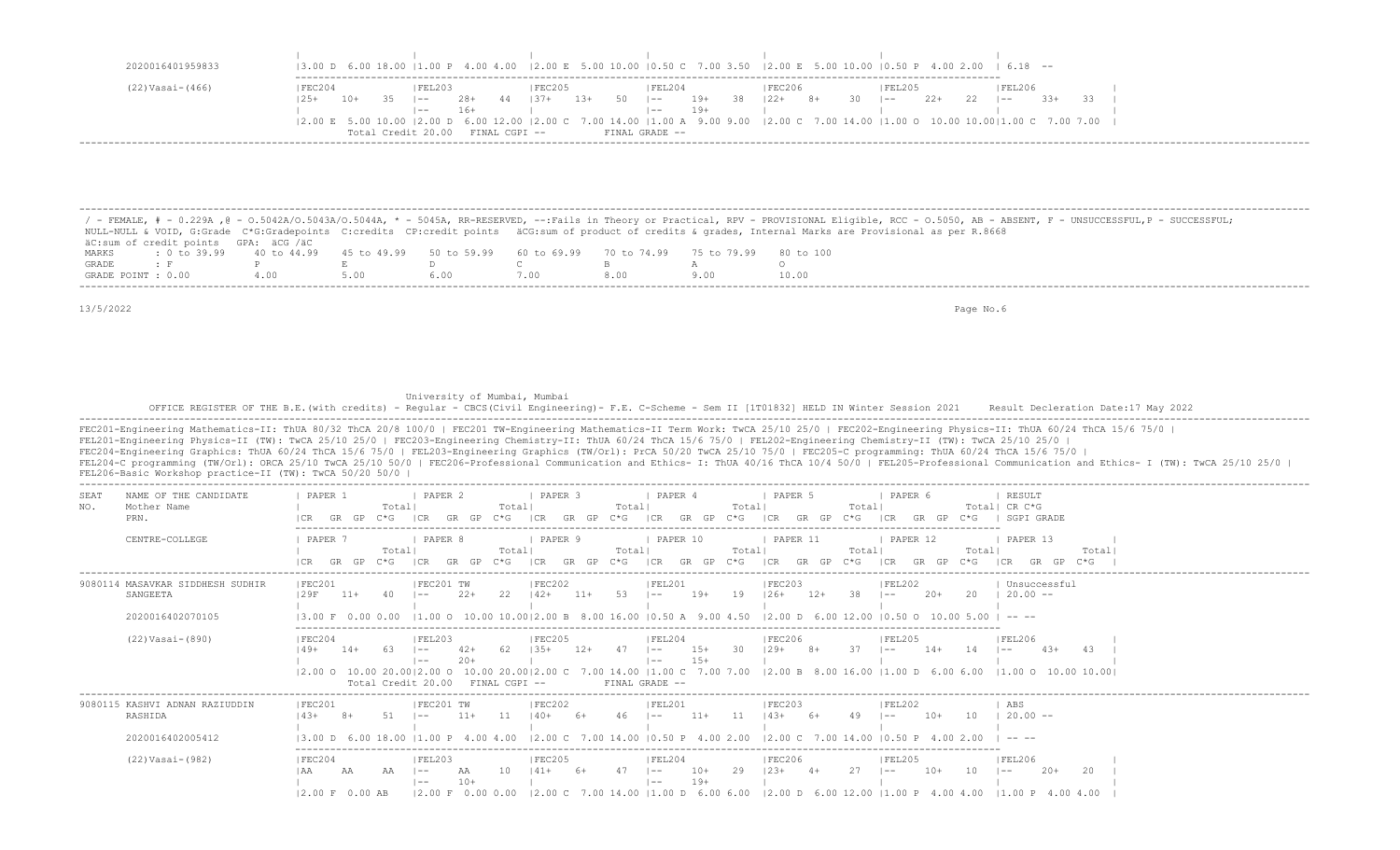|                                                                                                                                                                                                                                                                                                                                                                          |                                   |                          | Total Credit 20.00 FINAL CGPI --       |                |                                                                                                                                                                                                                             |             | FINAL GRADE                           |                |                                                     |                            |                                                     |      |           |                                                                                                                                                                                                                |
|--------------------------------------------------------------------------------------------------------------------------------------------------------------------------------------------------------------------------------------------------------------------------------------------------------------------------------------------------------------------------|-----------------------------------|--------------------------|----------------------------------------|----------------|-----------------------------------------------------------------------------------------------------------------------------------------------------------------------------------------------------------------------------|-------------|---------------------------------------|----------------|-----------------------------------------------------|----------------------------|-----------------------------------------------------|------|-----------|----------------------------------------------------------------------------------------------------------------------------------------------------------------------------------------------------------------|
| 9080116 MUORI MOHAMMED SAAD ABDUL<br>QADIR - SAUFIN                                                                                                                                                                                                                                                                                                                      | IFEC201<br>$170+$                 | 19+<br>89                | FEC201 TW<br>$1 - -$                   | 16+            | FEC202<br>16<br>$156+$                                                                                                                                                                                                      | 11+         | FEL201<br>$67$ $ --$                  | 12+            | FEC203<br>$12 \t148+ \t13+$                         |                            | 61  --                                              | -20+ |           | Unsuccessful<br>20   20.00 --                                                                                                                                                                                  |
| 2020016402005702                                                                                                                                                                                                                                                                                                                                                         |                                   |                          |                                        |                |                                                                                                                                                                                                                             |             |                                       |                |                                                     |                            |                                                     |      |           |                                                                                                                                                                                                                |
| $(22) Vasi-(982)$                                                                                                                                                                                                                                                                                                                                                        | FEC204<br>19F<br>6+               |                          | IFEL203<br>$15 - 1 - -$<br>$\vert$ $-$ | $20+$<br>$10+$ | FEC205<br>$142+ 15+$<br>30                                                                                                                                                                                                  |             | FEL204<br>$57 - 1 - -$<br>$\vert - -$ | $18+$<br>$22+$ | <b>FEC206</b><br>$40 \t 124+ \t 6+$<br>$\mathbf{1}$ |                            | FEL205<br>$30 \t - - \t 10+ \t 10 \t - -$<br>$\Box$ |      |           | FEL206<br>$20+$<br>20 1<br>$\Box$                                                                                                                                                                              |
|                                                                                                                                                                                                                                                                                                                                                                          |                                   |                          | Total Credit 20.00 FINAL CGPI --       |                |                                                                                                                                                                                                                             |             | FINAL GRADE --                        |                |                                                     |                            |                                                     |      |           | 2.00 F 0.00 0.00  2.00 P 4.00 8.00  2.00 A 9.00 18.00  1.00 O 10.00 10.00 2.00 C 7.00 14.00  1.00 P 4.00 4.00  1.00 P 4.00 4.00  1.00 P 4.00 4.00                                                              |
| NULL-NULL & VOID, G:Grade C*G:Gradepoints C:credits CP:credit points äCG:sum of product of credits & grades, Internal Marks are Provisional as per R.8668                                                                                                                                                                                                                |                                   |                          |                                        |                |                                                                                                                                                                                                                             |             |                                       |                |                                                     |                            |                                                     |      |           | / - FEMALE, # - 0.229A , @ - 0.5042A/0.5043A/0.5044A, * - 5045A, RR-RESERVED, --:Fails in Theory or Practical, RPV - PROVISIONAL Eligible, RCC - 0.5050, AB - ABSENT, F - UNSUCCESSFUL,P - SUCCESSFUL;         |
| äC:sum of credit points GPA: äCG /äC<br>MARKS<br>: 0 to 39.99                                                                                                                                                                                                                                                                                                            | 40 to 44.99                       | 45 to 49.99              |                                        | 50 to 59.99    | 60 to 69.99                                                                                                                                                                                                                 |             | 70 to 74.99                           |                | 75 to 79.99 80 to 100                               |                            |                                                     |      |           |                                                                                                                                                                                                                |
| GRADE<br>P<br>$\cdot$ F                                                                                                                                                                                                                                                                                                                                                  |                                   | E                        | D                                      |                | $\mathbb{C}$                                                                                                                                                                                                                | $\mathbb B$ |                                       | A              | $\circ$                                             |                            |                                                     |      |           |                                                                                                                                                                                                                |
| GRADE POINT : 0.00<br>4.00                                                                                                                                                                                                                                                                                                                                               |                                   | 5.00                     | 6.00                                   |                | 7.00                                                                                                                                                                                                                        | 8.00        |                                       | 9.00           | 10.00                                               |                            |                                                     |      |           |                                                                                                                                                                                                                |
| 13/5/2022                                                                                                                                                                                                                                                                                                                                                                |                                   |                          |                                        |                |                                                                                                                                                                                                                             |             |                                       |                |                                                     |                            |                                                     |      | Page No.7 |                                                                                                                                                                                                                |
| FEC201-Engineering Mathematics-II: ThUA 80/32 ThCA 20/8 100/0   FEC201 TW-Engineering Mathematics-II Term Work: TwCA 25/10 25/0   FEC202-Engineering Physics-II: ThUA 60/24 ThCA 15/6 75/0  <br>FEL201-Engineering Physics-II (TW): TwCA 25/10 25/0   FEC203-Engineering Chemistry-II: ThUA 60/24 ThCA 15/6 75/0   FEL202-Engineering Chemistry-II (TW): TwCA 25/10 25/0 |                                   |                          |                                        |                | University of Mumbai, Mumbai                                                                                                                                                                                                |             |                                       |                |                                                     |                            |                                                     |      |           | OFFICE REGISTER OF THE B.E. (with credits) - Reqular - CBCS (Civil Engineering) - F.E. C-Scheme - Sem II [1T01832] HELD IN Winter Session 2021 Result Decleration Date:17 May 2022                             |
| FEC204-Engineering Graphics: ThUA 60/24 ThCA 15/6 75/0   FEL203-Engineering Graphics (TW/Orl): PrCA 50/20 TwCA 25/10 75/0   FEC205-C programming: ThUA 60/24 ThCA 15/6 75/0  <br>FEL206-Basic Workshop practice-II (TW): TwCA 50/20 50/0                                                                                                                                 |                                   |                          |                                        |                |                                                                                                                                                                                                                             |             |                                       |                |                                                     |                            |                                                     |      |           | FEL204-C programming (TW/Orl): ORCA 25/10 TwCA 25/10 50/0   FEC206-Professional Communication and Ethics- I: ThUA 40/16 ThCA 10/4 50/0   FEL205-Professional Communication and Ethics- I (TW): TwCA 25/10 25/0 |
| NAME OF THE CANDIDATE<br>SEAT                                                                                                                                                                                                                                                                                                                                            | PAPER 1                           |                          | PAPER 2                                |                | PAPER 3                                                                                                                                                                                                                     |             | PAPER 4                               |                | PAPER 5                                             |                            | PAPER 6                                             |      |           | RESULT                                                                                                                                                                                                         |
| NO.<br>Mother Name<br>PRN.                                                                                                                                                                                                                                                                                                                                               | $\mathbf{I}$<br>ICR GR GP C*G ICR | Totall                   |                                        |                | Total                                                                                                                                                                                                                       |             | Total                                 |                | Total                                               | Total                      |                                                     |      |           | Total  CR C*G<br>GR GP C*G  CR GR GP C*G  CR GR GP C*G  CR GR GP C*G  CR GR GP C*G   SGPI GRADE                                                                                                                |
| CENTRE-COLLEGE                                                                                                                                                                                                                                                                                                                                                           | PAPER 7                           | Totall<br>GR GP C*G   CR | PAPER 8                                |                | PAPER 9<br>Total                                                                                                                                                                                                            |             | PAPER 10<br>Total                     |                | PAPER 11<br>Total                                   | Total                      | PAPER 12                                            |      | Totall    | PAPER 13<br>Totall<br>GR GP C*G ∣CR GR GP C*G ∣CR GR GP C*G ∣CR GR GP C*G ∣CR GR GP C*G ∣CR GR GP C*G                                                                                                          |
|                                                                                                                                                                                                                                                                                                                                                                          | ICR                               |                          |                                        |                |                                                                                                                                                                                                                             |             |                                       |                |                                                     |                            |                                                     |      |           |                                                                                                                                                                                                                |
| <b>GEETA</b>                                                                                                                                                                                                                                                                                                                                                             | FEC201<br>$160+$                  | - 20+<br>80.             | FEC201 TW<br>$1 - -$                   | $22+$          | FEC202<br>22<br>$142+$ 12+                                                                                                                                                                                                  |             | FEL201<br>$54$ $1- 19+$               |                | FEC203<br>19   46+ 14+                              |                            | FEL202<br>60   --                                   | 20+  |           | Successful<br>20   20.00 160.50                                                                                                                                                                                |
| 2020016402012017                                                                                                                                                                                                                                                                                                                                                         |                                   |                          |                                        |                | $\mathbf{1}$<br>$\begin{bmatrix} 3.00 & 0 & 10.00 & 30.00 \end{bmatrix}$ 1.00 0 10.00 10.00 2.00 B 8.00 16.00 $\begin{bmatrix} 0.50 & A & 9.00 & 4.50 & 2.00 & 0 & 10.00 & 20.00 \end{bmatrix}$ 0.50 0 10.00 5.00   8.03 -- |             | $\Box$                                |                |                                                     |                            |                                                     |      |           |                                                                                                                                                                                                                |
| 9080117 YADAV RISHABH KUMAR MANISH<br>(22) Vasai-(982)                                                                                                                                                                                                                                                                                                                   | FEC204<br>$124+$                  | 30 I                     | FEL203<br>$1 - -$<br>$\vert - - \vert$ | -20<br>10+     | FEC205<br>30<br>$153+$ 15+                                                                                                                                                                                                  |             | FEL204<br>68 –<br>$\vert$ $-$         | $21+$<br>$25+$ | FEC206<br>46   30+ 7+                               |                            | FEL205<br>$37 \t - - - 19+$                         |      | $19 - -$  | FEL206<br>20<br>$20+$                                                                                                                                                                                          |
|                                                                                                                                                                                                                                                                                                                                                                          |                                   |                          | Total Credit 20.00 FINAL CGPI --       |                |                                                                                                                                                                                                                             |             | FINAL GRADE --                        |                |                                                     |                            |                                                     |      |           | 2.00 P 4.00 8.00  2.00 P 4.00 8.00  2.00 O 10.00 20.00 1.00 O 10.00 10.00 2.00 B 8.00 16.00  1.00 A 9.00 9.00  1.00 P 4.00 4.00                                                                                |
| 9080118 NIKAM SAHIL SUNIL<br>VARSHA                                                                                                                                                                                                                                                                                                                                      | FEC201<br>$156+$ 13+              |                          | FEC201 TW<br>69 –                      | $20+$          | FEC202<br>$20 \t 152+ \t 11+$                                                                                                                                                                                               |             | FEL201<br>$63 \t - -$                 |                | FEC203                                              | $17+$ 17 $152+$ 12+ 64 1-- | FEL202                                              |      |           | Successful<br>22+ 22   20.00 163.50                                                                                                                                                                            |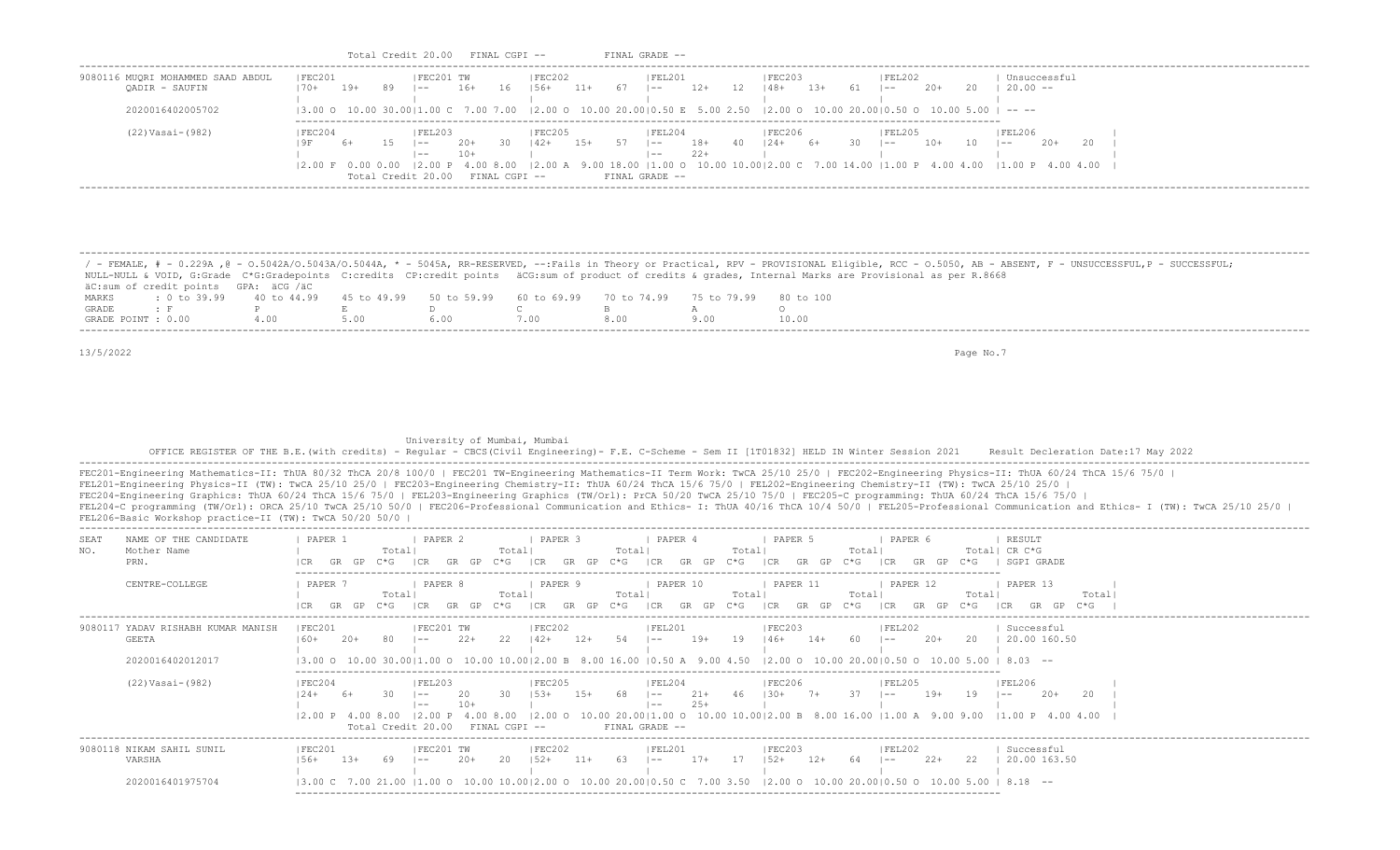|        |        |                | FEL203  |       |                                                                                 | <b>FEC205</b> |                                                                   |                                   | FEL204       |        |                                                                 | FEC206   |      |                                              | FEL205  |        |                                      | <b>FEL206</b> |        |                                                                                                                                                                                                                                                                 |                                                                                                                                                                                                                                                                 |
|--------|--------|----------------|---------|-------|---------------------------------------------------------------------------------|---------------|-------------------------------------------------------------------|-----------------------------------|--------------|--------|-----------------------------------------------------------------|----------|------|----------------------------------------------|---------|--------|--------------------------------------|---------------|--------|-----------------------------------------------------------------------------------------------------------------------------------------------------------------------------------------------------------------------------------------------------------------|-----------------------------------------------------------------------------------------------------------------------------------------------------------------------------------------------------------------------------------------------------------------|
| $-35+$ | $13+$  |                | $- -$   | -39   | 55                                                                              | $1.38 +$      | $12+$                                                             | 50                                | $1 - -$      | $19+$  | -34                                                             | $132+$   | $7+$ | 39                                           | $1 - -$ | $2.2+$ | 2.2                                  | $- -$         | $2.3+$ | -23-                                                                                                                                                                                                                                                            |                                                                                                                                                                                                                                                                 |
|        |        |                | $- -$   | $16+$ |                                                                                 |               |                                                                   |                                   | $- -$        | $15+$  |                                                                 |          |      |                                              |         |        |                                      |               |        |                                                                                                                                                                                                                                                                 |                                                                                                                                                                                                                                                                 |
|        |        |                |         |       |                                                                                 |               |                                                                   |                                   |              |        |                                                                 |          |      |                                              |         |        |                                      |               |        |                                                                                                                                                                                                                                                                 |                                                                                                                                                                                                                                                                 |
|        |        |                |         |       |                                                                                 |               |                                                                   |                                   |              |        |                                                                 |          |      |                                              |         |        |                                      |               |        |                                                                                                                                                                                                                                                                 |                                                                                                                                                                                                                                                                 |
|        |        |                |         |       |                                                                                 |               |                                                                   |                                   |              |        |                                                                 |          |      |                                              |         |        |                                      |               |        |                                                                                                                                                                                                                                                                 |                                                                                                                                                                                                                                                                 |
| 148+   |        |                |         |       |                                                                                 |               |                                                                   |                                   | $1 - -$      |        |                                                                 |          |      |                                              | $\sim$  |        |                                      |               |        |                                                                                                                                                                                                                                                                 |                                                                                                                                                                                                                                                                 |
|        |        |                |         |       |                                                                                 |               |                                                                   |                                   |              |        |                                                                 |          |      |                                              |         |        |                                      |               |        |                                                                                                                                                                                                                                                                 |                                                                                                                                                                                                                                                                 |
|        |        |                |         |       |                                                                                 |               |                                                                   |                                   |              |        |                                                                 |          |      |                                              |         |        |                                      |               |        |                                                                                                                                                                                                                                                                 |                                                                                                                                                                                                                                                                 |
|        |        |                |         |       |                                                                                 |               |                                                                   |                                   |              |        |                                                                 |          |      |                                              |         |        |                                      |               |        |                                                                                                                                                                                                                                                                 |                                                                                                                                                                                                                                                                 |
| FEC204 |        |                |         |       |                                                                                 |               |                                                                   |                                   |              |        |                                                                 |          |      |                                              |         |        |                                      |               |        |                                                                                                                                                                                                                                                                 |                                                                                                                                                                                                                                                                 |
|        | $1.5+$ | 56.            | $1 - -$ | $42+$ |                                                                                 | $136+$        |                                                                   | 51                                | $\vert$ $ -$ | $2.2+$ |                                                                 |          |      | 33                                           | $1 - -$ |        |                                      |               | $-38+$ | 38.                                                                                                                                                                                                                                                             |                                                                                                                                                                                                                                                                 |
|        |        |                | $- -$   | $21+$ |                                                                                 |               |                                                                   |                                   | $- -$        | $20+$  |                                                                 |          |      |                                              |         |        |                                      |               |        |                                                                                                                                                                                                                                                                 |                                                                                                                                                                                                                                                                 |
|        |        |                |         |       |                                                                                 |               |                                                                   |                                   |              |        |                                                                 |          |      |                                              |         |        |                                      |               |        |                                                                                                                                                                                                                                                                 |                                                                                                                                                                                                                                                                 |
|        |        |                |         |       |                                                                                 |               |                                                                   |                                   |              |        |                                                                 |          |      |                                              |         |        |                                      |               |        |                                                                                                                                                                                                                                                                 |                                                                                                                                                                                                                                                                 |
|        |        | FEC201<br>$8+$ | 56      | $ -$  | FEC201 TW<br>16+<br> FEL203<br>12.00 B 8.00 16.00 12.00 O<br>Total Credit 20.00 | 16            | Total Credit 20.00 FINAL CGPI --<br>$140+$<br>63<br>FINAL CGPI -- | FEC202<br>12+<br>IFEC205<br>$15+$ | 52           |        | FINAL GRADE --<br> FEL201<br>$15+$<br>IFEL204<br>FINAL GRADE -- | 15<br>42 |      | FEC203 <br>$141+$ 9+<br> FEC206<br>$126+$ 7+ | 50      |        | FEL202<br>$20+$<br>IFEL205<br>$1.5+$ | - 2.0         |        | Successful<br>$(3.00 \text{ D } 6.00 \text{ 18.00 }  1.00 \text{ C } 7.00 \text{ 7.00 }  2.00 \text{ C } 7.00 \text{ 14.00 }  0.50 \text{ C } 7.00 \text{ 3.50 }  2.00 \text{ C } 7.00 \text{ 14.00 }  0.50 \text{ O } 10.00 \text{ 5.00 }  7.58$ --<br> FEL206 | 2.00 C 7.00 14.00  2.00 B 8.00 16.00  2.00 C 7.00 14.00  1.00 C 7.00 7.00  2.00 A 9.00 18.00  1.00 O 10.00 10.00  1.00 E 5.00 5.00  <br>20.00 151.50<br>10.00 20.0012.00 C 7.00 14.00 11.00 O 10.00 10.0012.00 C 7.00 14.00 11.00 C 7.00 7.00 11.00 A 9.00 9.00 |

|                    |                                                                                                |  |  |     | / - FEMALE, # - 0.229A ,@ - 0.5042A/0.5043A/0.5044A, * - 5045A, RR-RESERVED, --:Fails in Theory or Practical, RPV - PROVISIONAL Eligible, RCC - 0.5050, AB - ABSENT, F - UNSUCCESSFUL,P - SUCCESSFUL; |
|--------------------|------------------------------------------------------------------------------------------------|--|--|-----|-------------------------------------------------------------------------------------------------------------------------------------------------------------------------------------------------------|
|                    |                                                                                                |  |  |     | NULL-NULL & VOID, G:Grade C*G:Gradepoints C:credits CP:credit points äCG:sum of product of credits & qrades, Internal Marks are Provisional as per R.8668                                             |
|                    | äC:sum of credit points GPA: äCG /äC                                                           |  |  |     |                                                                                                                                                                                                       |
| MARKS              | t 0 to 39,99 40 to 44,99 45 to 49,99 50 to 59,99 60 to 69,99 70 to 74,99 75 to 79,99 80 to 100 |  |  |     |                                                                                                                                                                                                       |
| GRADE              |                                                                                                |  |  |     |                                                                                                                                                                                                       |
| GRADE POINT : 0.00 |                                                                                                |  |  | 800 | 10.00                                                                                                                                                                                                 |

## University of Mumbai, Mumbai OFFICE REGISTER OF THE B.E.(with credits) - Regular - CBCS(Civil Engineering)- F.E. C-Scheme - Sem II [1T01832] HELD IN Winter Session 2021 Result Decleration Date:17 May 2022 -------------------------------------------------------------------------------------------------------------------------------------------------------------------------------------------------------------------

FEC201-Engineering Mathematics-II: ThUA 80/32 ThCA 20/8 100/0 | FEC201 TW-Engineering Mathematics-II Term Work: TwCA 25/10 25/0 | FEC202-Engineering Physics-II: ThUA 60/24 ThCA 15/6 75/0 | FEL201-Engineering Physics-II (TW): TwCA 25/10 25/0 | FEC203-Engineering Chemistry-II: ThUA 60/24 ThCA 15/6 75/0 | FEL202-Engineering Chemistry-II (TW): TwCA 25/10 25/0 | FEC204-Engineering Graphics: ThUA 60/24 ThCA 15/6 75/0 | FEL203-Engineering Graphics (TW/Orl): PrCA 50/20 TwCA 25/10 75/0 | FEC205-C programming: ThUA 60/24 ThCA 15/6 75/0 | FEL204-C programming (TW/Orl): ORCA 25/10 TwCA 25/10 50/0 | FEC206-Professional Communication and Ethics- I: ThUA 40/16 ThCA 10/4 50/0 | FEL205-Professional Communication and Ethics- I (TW): TwCA 25/10 25/0 | FEL206-Basic Workshop practice-II (TW): TwCA 50/20 50/0 |

| NAME OF THE CANDIDATE<br>SEAT<br>Mother Name<br>NO.<br>PRN. | PAPER 1<br>Totall<br>C*G<br>GP<br>GR                       | PAPER 2<br>PAPER 3<br>Total<br>$C*G$<br>I CR<br>GR<br>GR<br>GP.            | PAPER 4<br>Total<br>Total <br>C*G<br>GP<br>C*G<br>ICR<br>GR.<br>GP                                                                                                  | PAPER 5<br>Total<br>GP<br>C*G<br>ICR.<br>GR.   | PAPER 6<br>Total <br>$C*G$<br>I CR<br>GR.<br>GP | RESULT<br>CR C*G<br>SGPI GRADE                   |
|-------------------------------------------------------------|------------------------------------------------------------|----------------------------------------------------------------------------|---------------------------------------------------------------------------------------------------------------------------------------------------------------------|------------------------------------------------|-------------------------------------------------|--------------------------------------------------|
| CENTRE-COLLEGE                                              | PAPER 7<br>Totall<br>GR GP C*G<br>I CR.                    | PAPER 8<br>PAPER 9<br>Totall<br>C*G<br>- I C.R<br>GR<br>I CR.<br>GP.<br>GR | PAPER 10<br>Total<br>Totall<br>ICR<br>C*G<br>C*G<br>GR<br>GP.<br>GP.                                                                                                | PAPER 11<br>Total<br>ビャピー<br>GP<br>I CR.<br>GR | PAPER 12<br>Total<br>$C*G$<br>ICR<br>GR<br>GP.  | PAPER 13<br>Total<br>C*G.<br>TCR.                |
| 9080120 GONDHALI ARYAN MAHENDRA<br>DEEPALI                  | FEC201<br>$17+$<br>78.<br>$161 +$                          | FEC201 TW<br> FEC202<br>$19+$<br>19<br>$151+$<br>$1 - -$                   | <b>FEL201</b><br>$18+$<br>63<br>18<br>$12+$<br>$- -$                                                                                                                | FEC203 <br>$12+$<br>$146+$<br>58               | FEL202<br>$22+$<br>-22<br>$1 - -$               | Successful<br>20.00 176.00                       |
| 2020016402220843<br>(76) Navi Mumbai-(692)                  | FEC204<br>$h+$                                             | FEL203 <br>IFEC205<br>$149+$<br>$4.3+$<br>$- -$                            | 13.00 A 9.00 27.00 11.00 A 9.00 9.00 12.00 O 10.00 20.0010.50 B 8.00 4.00 12.00 A 9.00 18.00 10.50 O 10.00 5.00<br>IFEL204<br>62<br>- 38<br>18+<br>$13+$<br>$1 - -$ | IFEC206<br>-30<br>$125+$<br>$5+$               | IFEL205<br>$14+$<br>$1 - -$                     | $8.80 - -$<br> FEL206 <br>$44+$<br>44<br>$1 - -$ |
|                                                             | $12.00 \text{ C}$ 7.00 14.00 12.00 0<br>Total Credit 20.00 | $18+$<br>$- -$<br>FINAL CGPI --                                            | $20+$<br>$- -$<br>10.00 20.00   2.00 0 10.00 20.00   1.00 A 9.00 9.00   2.00 C 7.00 14.00   1.00 D 6.00 6.00   1.00 O 10.00 10.00  <br>FINAL GRADE --               |                                                |                                                 |                                                  |